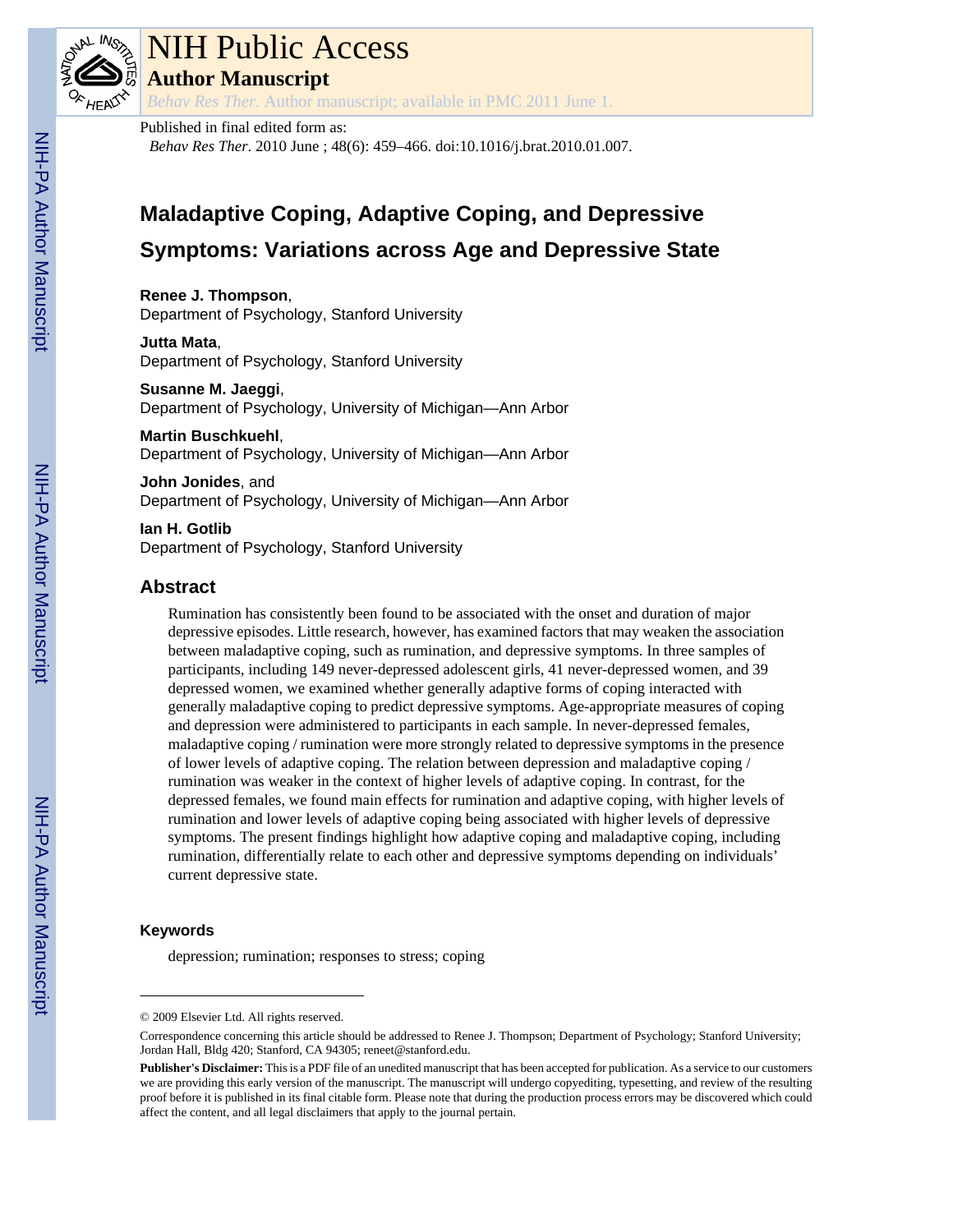Virginia Satir, a prominent clinical therapist, said, "Problems are not the problem; coping is the problem." This statement illustrates that individuals can respond to stressful experiences in both adaptive and maladaptive ways. In fact, people utilize a variety of strategies in responding to stress. It is not clear, however, how adaptive and maladaptive ways of coping interact to predict negative outcomes associated with stress, such as depression (e.g., Brown & Harris, 1989; Monroe, Slavich, & Georgiades, 2009).

There is a long history of theory and research concerning the nature of coping (Endler & Parker, 1990; Fabes & Eisenberg, 1997; Lazarus & Folkman, 1984). Investigators differ in how they categorize various forms of coping (e.g., emotion-focused vs. problem-focused coping; approach vs. avoidance; see Skinner, Edge, Altman, & Sherwood, 2003, for a review). Skinner et al. (2003) argue that it is useful to distinguish among different forms of coping based on whether they are harmful or helpful.

Apart from examining the use of alcohol and illicit substances, research on harmful or maladaptive coping has focused largely on rumination. Almost 30 years of research has documented the adverse effects of rumination, defined as persistent and recurring thoughts focused on one's depressive symptoms and on the implications of those symptoms (Joormann, Dkane, & Gotlib, 2006; Nolen-Hoeksema, 2000). Rumination has been found to be a relatively stable trait in numerous samples, including college students, community residents, and inpatient populations (see Bagby, Rector, Bacchiochi, & McBride, 2004, for a review). Rumination has been found to prospectively predict changes in depressive symptoms (e.g., Abela, Aydin, & Auerbach, 2007).

Rumination has been found to be related to a variety of maladaptive cognitive styles (e.g., negative attributional style). In fact, rumination is sometimes considered to be an exemplar of a broader range of reactions to stressful events, or what Compas and his colleagues (e.g., Connor-Smith, Compas, Wadsworth, Thomsen, & Saltzman, 2000) refer to as involuntary responses to stress (see also Eisenberg, Fabes, & Guthrie, 1997). In addition to rumination, other examples of maladaptive coping include emotional numbing, escape, and intrusive thoughts. Not surprisingly, these forms of maladaptive coping have been found to be associated with high levels of psychological distress, such as symptoms of anxiety and depression, in both adolescents (e.g., Jaser et al., 2005; Marcks & Woods, 2005) and adults (e.g., Morillo, Belloch, & García-Soriano, 2007; Sarin, Abela, & Auerbach, 2005).

Although many individuals report experiencing at least mild levels of rumination (e.g., Treynor, Gonzalez, & Nolen-Hoeksema, 2003), most people do not develop diagnosable depression. Only a few studies have examined factors that may interact with maladaptive coping to decrease the likelihood that they will lead to or exacerbate symptoms of depression. For example, Olson, Hugelshofer, Kwon, and Reff, (2005) found that among undergraduate students, affiliative and self-enhancing forms of humor interacted with rumination to predict dysphoria: among participants with high rumination, those with high adaptive humor had significantly lower levels of dysphoria than did those with low adaptive humor. Nolen-Hoeksema and Davis (1999) found that after the loss of a loved one, higher levels of emotional support were significantly related to reduced depressive symptoms in high, but not in low, ruminators.

In this context, it is important to note that several other forms of coping (e.g., cognitive restructuring, problem-solving coping) have been found to be associated with decreases in psychological distress and better physical health (e.g., Connor-Smith & Compas, 2004; Hong, 2007). Moreover, a number of cognitive-behavioral interventions focus on teaching depressed individuals specific forms of adaptive coping. For example, in the Depression Prevention Course, depressed individuals are taught to identify negative or destructive thoughts and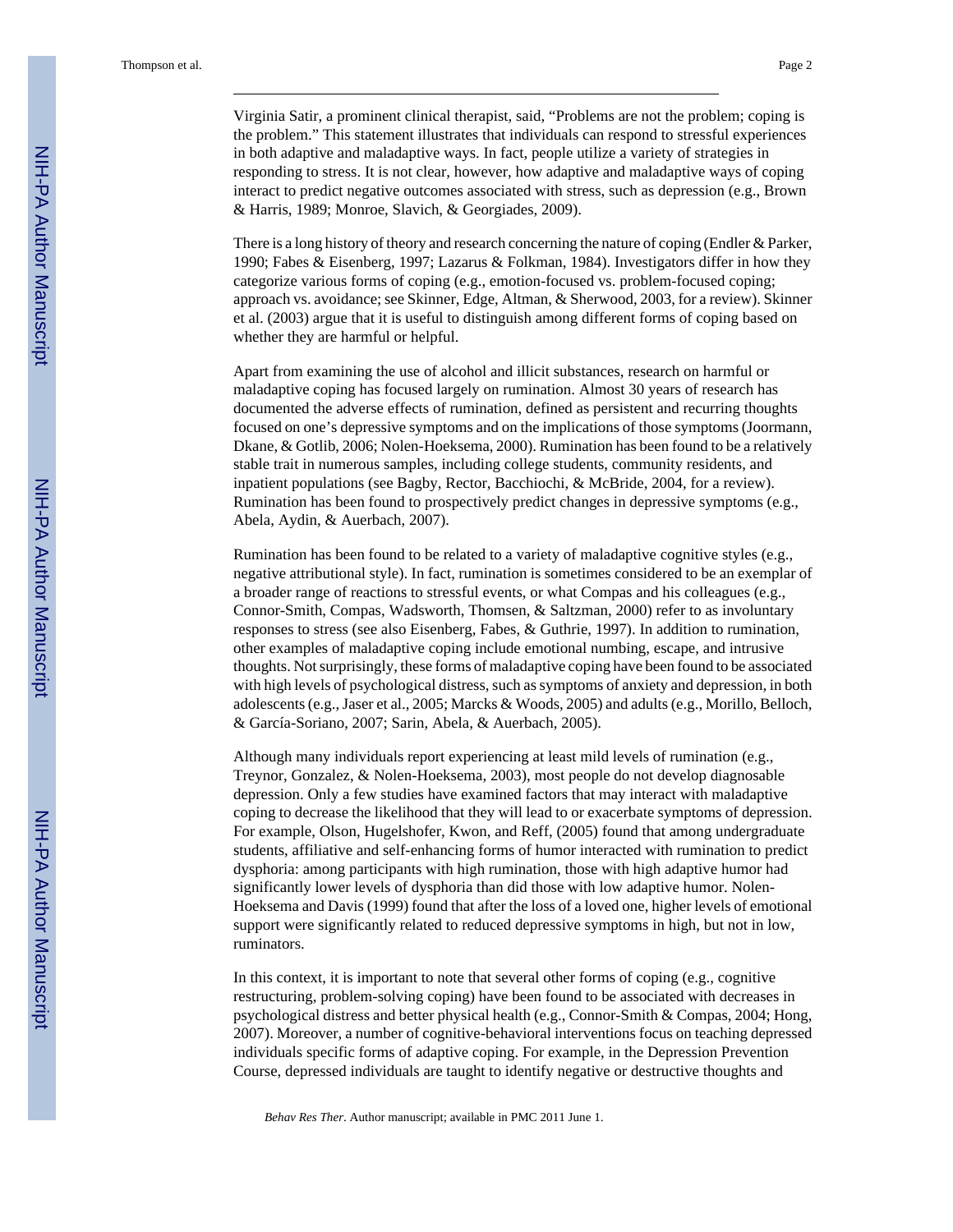replace them with positive or constructive thoughts (i.e., cognitive restructuring; Muñoz, 1984/1998). Similarly, Problem-Solving Therapy focuses on helping depressed patients learn to identify and resolve problems (D'Zurilla & Nezu, 2006; Nezu, Nezu, & Perri, 1998). It is possible, therefore, that these other forms of adaptive coping will diminish the association between maladaptive coping and symptoms of depression.

The present study was designed to examine whether forms of adaptive coping interact with maladaptive coping, including rumination, to predict levels of depressive symptoms. To address this question, we examined the associations among forms of adaptive coping, maladaptive coping, and depressive symptoms in three samples of females: one sample of never-depressed girls, one sample of never-depressed adult women, and one sample of currently depressed adult women. We examined samples of adolescents and adults in part because of evidence that the tendency to ruminate increases with age (Hampel & Petermann, 2005). Moreover, because depressed mood have been found to be associated with changes in rumination (e.g., Kasch, Klein, & Lara, 2001; Kuehner & Weber, 1999), we assessed adolescents and adults with no history of Major Depressive Disorder (MDD). Finally, we also included a sample of currently depressed women in order to examine our hypotheses in a clinical sample. We hypothesized that regardless of age or depressive state, maladaptive coping, such as rumination, would be less strongly related to depressive symptoms in the context of higher levels of adaptive coping.

## **Method**

#### **Participants**

**Sample 1—**Participants in this sample were 149 girls between the ages of nine and 14 ( $M =$ 12.1 years, *SD* = 1.5 years) with no current or past history of mental health disorders. Of those who reported race/ethnicity (n=143), the majority of girls were Caucasian (72.7%); of the remaining girls, 9.8% were biracial, 9.1% were Asian American, 5.6% were Latina, and 2.8% were African American. Of those who reported pubertal status (n=108), approximately 50%  $(n = 55)$  had had their first menses. Approximately 35% of the girls  $(n=52)$  had mothers with a recurrent history of depression as assessed by clinical interview (high-risk); the remaining 65% of the girls (n=97) had mothers who had no history of any mental health disorders (lowrisk)<sup>1</sup>. Through advertisements posted in numerous locations within the local community, these girls and their mothers were recruited to participate in a larger project on how people process information (cf. Joormann, Talbot, & Gotlib, 2007). Mothers completed a telephone screening to establish that both mothers and daughters were fluent in English and to assess whether the mother-daughter pair might be eligible for participation. Mothers provided written informed consent, and daughters provided written assent. Mother-daughter pairs were compensated \$25 per hour for their participation.

Daughters and mothers were administered a structured clinical interview about the daughters, the Schedule for Affective Disorders and Schizophrenia for School-Age Children-Present and Lifetime version (K-SADS-PL; Kaufman, Birmaher, Brent, Ryan, & Rao, 2000). To be eligible for participation, both informants needed to report an absence of any current or past mental health disorders in the daughters. Interviewers were blind to participants' reports of maladaptive and adaptive coping.

**Sample 2—**Participants in this sample were 41 women between the ages of 18 and 45 (*M* = 27.2 years, *SD* = 7.0 years). All participants were native English speakers. Of those who

<sup>1</sup>We did not assess history of depression in the girls' fathers. It is possible, therefore, that some of the low-risk girls may actually be at an increased familial risk for depression based on their fathers', but not on their mothers', history of depression.

*Behav Res Ther*. Author manuscript; available in PMC 2011 June 1.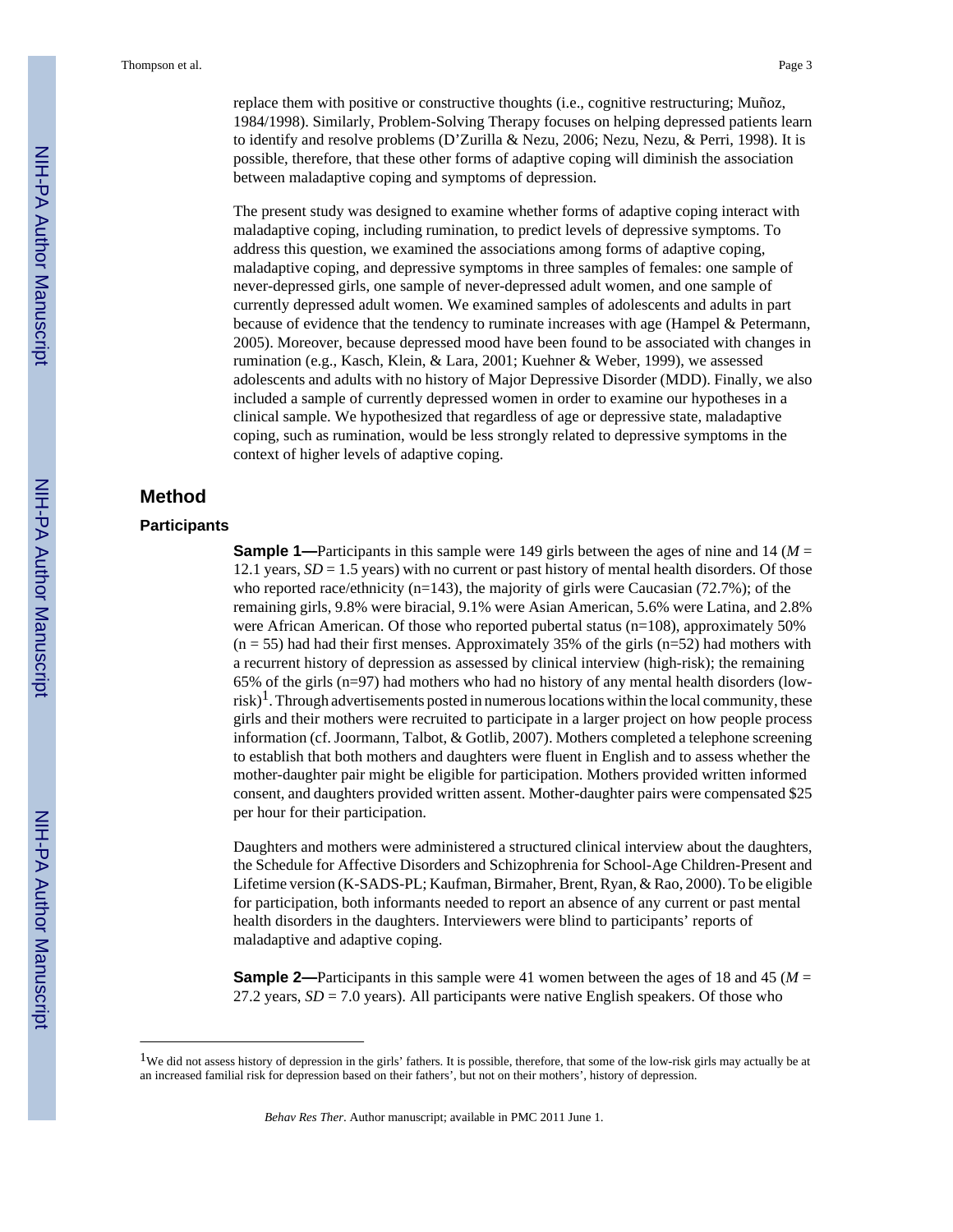reported their ethnicity/race  $(n=39)$ , the majority of women were Caucasian (66.7%); 12.8% were Asian American, 2.6% were Latina, 15.4% were African American; and 2.6% were Native American. Trained interviewers administered the Structured Clinical Interview for DSM-IV Axis I Disorders (SCID-I; First, Spitzer, Gibbon, & Williams, 2001) to examine participants current and past mental health. Participants had no current or past history of Axis I disorders. The SCID-I interviewers were blind to participants' levels of adaptive coping and rumination. Participants were recruited through advertisements posted online (e.g., Craigslist) and at local agencies and businesses in the community (e.g., bulletin boards). Participants provided informed consent and were compensated \$25 per hour for their participation.

**Sample 3—**Participants in this sample were 39 depressed women between the ages of 18 and  $40 (M = 27.7 \text{ years}, SD = 6.6 \text{ years})$ . All participants were native English speakers. Of those who reported their race/ethnicity ( $n = 36$ ), the majority of women were Caucasian (69.4%); 13.9% were biracial, 2.8% were Asian American/Pacific Islander, 2.8% were Latina, 5.6% were African American, 2.8% were Native American, and 2.8% indicated the category of "other". Trained interviewers administered the SCID-I (First et al., 2001) to examine participants' current and past mental health. All women met criteria for current major depressive episode. Individuals were not eligible for participation if they met criteria for Bipolar Disorder, or if they met criteria for any psychotic disorders or any substance dependence in the last six months. The SCID-I interviewers were blind to participants' levels of adaptive coping and rumination. Participants provided informed consent and were compensated \$25 per hour for their participation.

#### **Materials**

Age-appropriate questionnaires and interviews assessing adaptive coping, maladaptive coping, and depressive symptoms were administered to all samples.

**Maladaptive coping—**Girls' maladaptive coping was assessed using the 60-item Responses to Stress Questionnaire (RSQ; Connor-Smith et al., 2000), a five-factor scale that has been validated in several samples of adolescents. The RSQ was designed to assess adolescents' responses to stress to a relevant domain such as social stress, family conflict, economic strain, or pain (Connor-Smith et al., 2000). For this study, the measure focused on responses to conflicts with their mothers. Participants indicated on a 4-point scale the extent to which they have engaged in behaviors or feelings when they have had problems with their mothers. For the present study, two factors were computed that Connor-Smith et al. (2000) labeled as involuntary engagement and involuntary disengagement. Involuntary engagement includes items assessing rumination, intrusive thoughts, physiological arousal, emotional arousal, and involuntary action (e.g., "When problems with my family come up, I can't stop thinking about how I'm feeling"). Involuntary disengagement includes items assessing emotional numbing, cognitive interferences, inaction, and escape (e.g., "My mind goes blank when I have problems with my family, I can't think at all"). The total score for each factor was computed. Because the two factors in the original factor analyses were correlated at .90 (Connor-Smith et al., 2000), we combined the two factors to yield a single measure of maladaptive coping. The internal consistency of this measure was  $\alpha = .91$ .

To assess the women's maladaptive coping, these participants completed a 10-item subset of the Ruminative Responses Scale (RRS; Joormann et al., 2006; Treynor et al., 2003): five items from the reflective pondering subscale and five items from the brooding subscale.2 Participants

<sup>2</sup>Investigators have computed a two-factor model of rumination: brooding and reflective pondering (Joormann et al., 2006; Treynor et al., 2003). We assessed brooding and reflective pondering, but found the direction of the results to be similar for both factors. Consequently, we used the total rumination score in this study.

*Behav Res Ther*. Author manuscript; available in PMC 2011 June 1.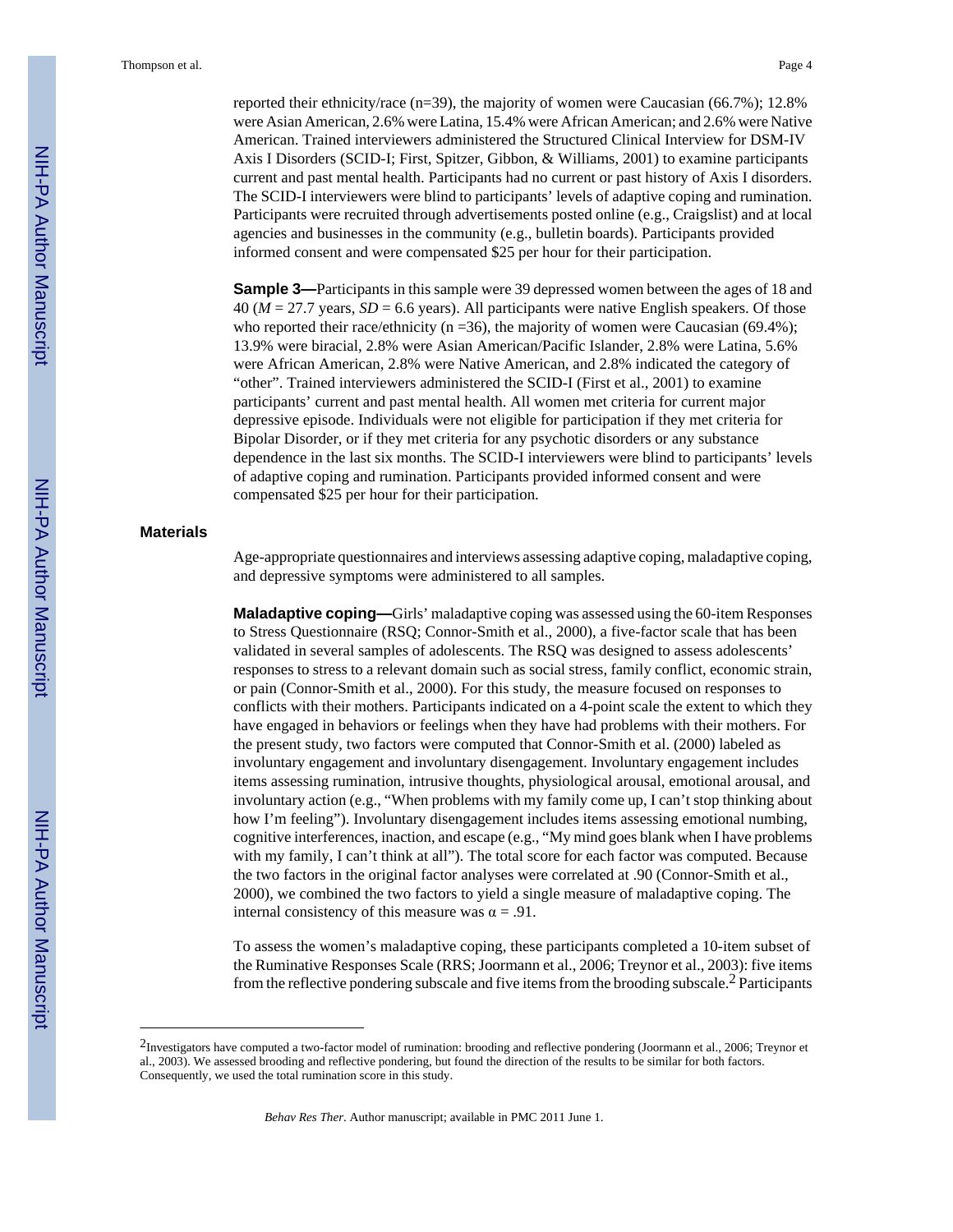indicated on an 4-point scale the extent to which they engage in a series of responses when they are experiencing a sad mood. An example brooding item includes "Think 'Why do I always react this way?'", and an example of a reflective pondering item is "Analyze recent events to try to understand why you are depressed." A total score for rumination was computed. Adequate internal consistency and retest-reliabilities for the RRS have been reported (Treynor et al., 2003). Internal consistency for Sample 2 was  $\alpha = .80$  and for Sample 3 was  $\alpha = .76$ .

**Adaptive coping—**Girls' use of adaptive coping was assessed using the RSQ (Connor-Smith et al., 2000). For the present study, two factors that represent adaptive forms of coping were computed that Connor-Smith et al. (2000) labeled (1) primary control, composed of problem solving, emotional regulation, and emotional expression scales; and (2) secondary control, composed of cognitive restructuring, positive thinking, acceptance, and distraction scales. According to Connor-Smith et al. (2000), primary control coping alters the objective conditions such as the stressor or one's emotional response to the stressor. An example item from the primary control coping factor is, "I try to think of different ways to change the problem or fix the situation." Secondary control coping helps the individual to adapt to the problem. An example item from the secondary control coping factor is, "I tell myself everything will be alright." Connor-Smith et al. found these two factors to be negatively associated with internalizing symptoms in adolescents. Again, the total score for each factor was computed. The internal consistencies for primary and secondary control coping in the present study were  $\alpha s = .78$  and .79, respectively.

For Samples 2 and 3, women's use of adaptive coping was assessed using their responses to scales from two different questionnaires: the COPE (Carver, Scheier, & Weintraub, 1989), and the Emotional Approach Coping Scales (EAC; Stanton, Kirk, Cameron & Dannoff-Burg, 2000). Women completed three 4-item scales from the COPE: Active Coping, Planning, and Positive Reinterpretation and Growth. Items include "I concentrate my efforts on doing something about it," (Active Coping); "I try to come up with a strategy about what to do," (Planning); and "I look for something good in what is happening," (Positive Reinterpretation & Growth). Participants also completed the 4-item Emotional Processing scale from the EAC. An item from Emotional Processing is "I take the time to figure out what I'm really feeling." Participants rated the extent to which they respond to stressful events in a given manner (1 = *I usually don't do this at all*, 4= *I usually do this a lot*). The two scales of Active Coping and Planning formed a single factor in the original article validating the scale (Carver et al., 1989), and were combined here to assess what we have labeled as problemsolving coping. Internal consistency for problem-solving coping for both adult samples was  $\alpha$  = .93. The remaining two scales, Positive Reinterpretation and Growth and Emotional Processing, reflect participants' efforts to better understand and recast a problem in a more positive light; we combined these scales and labeled the resulting measure 'cognitive restructuring.' Internal consistency for adult cognitive restructuring for Sample 2 was  $\alpha = .85$ , and for Sample 3 was  $\alpha = .81$ .

**Depressive symptoms—**Girls completed the 10-item form of the Children's Depression Inventory (CDI-S; Kovacs, 1985). This widely-used self-report instrument was designed to assess depressive symptoms in children between the ages of 8 and 17. Participants indicated which of a series of statements best described how they have been feeling recently. Internal consistency for the girls was  $\alpha = .75$ .

For Samples 2 and 3, women's levels of depressive symptoms were assessed using the Beck Depression Inventory-II (BDI-II; Beck, Steer, & Brown, 1996; Steer, Ball, Ranieri, & Beck, 1999). The BDI-II is a self-report measure that consists of 21 groups of statements describing various depressive symptoms (e.g., loss of pleasure, suicidal thoughts). For each group of statements, participants choose the one that best reflects the degree to which they felt that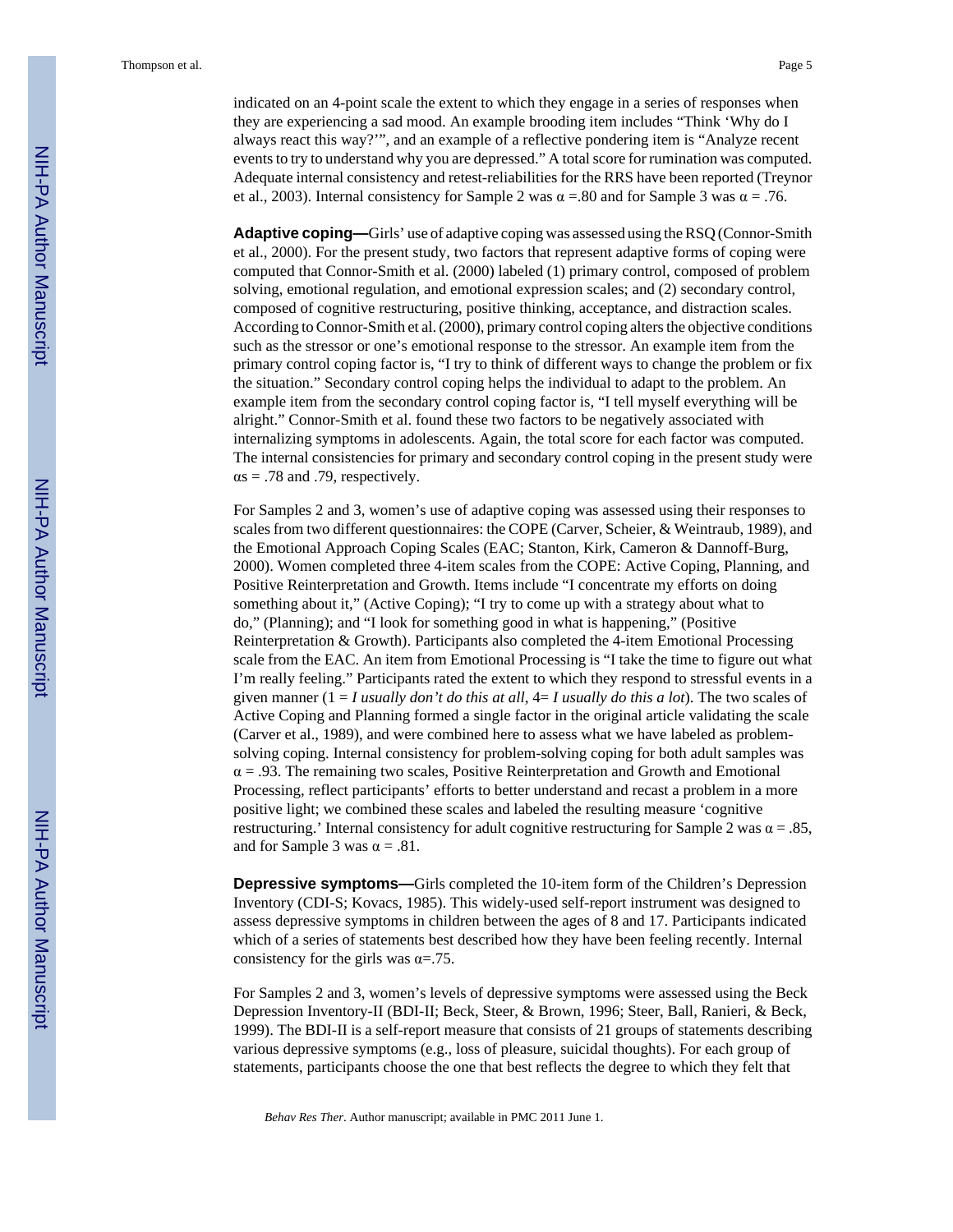symptom over the past two weeks. This measure has been shown to have good reliability and validity (Beck et al., 1996; Steer et al., 1999). Internal consistency for depressive symptoms for Sample 2 was  $\alpha = .76$ , and for Sample 3 was  $\alpha = .90$ .

#### **Results**

#### **Correlations among constructs and descriptive statistics**

Comparisons between the girls based on depression risk and between the two adult female samples are presented in Table 1. Girls did not differ in age, either form of adaptive coping, but, compared to low-risk girls, high-risk girls reported significantly higher levels of depressive symptoms and maladaptive coping. Nondepressed and depressed women did not differ in age, but depressed women reported higher levels of depressive symptoms and rumination, and lower levels of both forms of adaptive coping, than did nondepressed women. Correlations among independent and dependent variables for the three samples are presented in Table 2.

#### **Adaptive and maladaptive coping**

We hypothesized that maladaptive coping would be less strongly related to depressive symptoms in the context of high levels of adaptive coping. To test this hypothesis, we conducted two hierarchical multiple regression analyses with each sample predicting participants' level of depressive symptoms (for adolescents: one with primary control coping and one with secondary control coping; for adults: one with problem-solving coping and one with cognitive restructuring). Centered scores were used in all analyses (Aiken & West, 1991). In the first step of each equation, we entered one form of adaptive coping and maladaptive coping. In the second step, we entered the two-way interaction of these variables (e.g., primary control coping by maladaptive coping).

#### **Adolescent sample3**

We first regressed girls' depressive symptoms on primary control coping, maladaptive coping, and their interaction. As predicted, the interaction of primary control coping and maladaptive coping significantly predicted girls' depressive symptoms level above and beyond the contribution of the individual constructs. See Table 3 for the standardized regression coefficients and the significance tests for individual regression coefficients. The interaction term,  $\beta = -0.35$ ,  $t = -4.49$ ,  $p < 0.01$ , indicated that as primary control coping decreases, higher levels of maladaptive coping were associated with higher levels of depressive symptoms. Following the recommendations of Cohen, Cohen, West, and Aiken (2003), we used unstandardized beta weights and 1.0 and −1.0 standard deviation values to predict high and low levels of depressive symptoms, which were z-scored to allow comparison between samples. The relations among maladaptive coping, primary control coping, and depressive symptoms are presented graphically in Figure 1. The effects of maladaptive coping on depressive symptoms varied as a function of primary control coping. Specifically, maladaptive coping were more strongly related to depression in the context of low levels of primary control coping than among high levels of primary control coping.

Next, we regressed girls' depressive symptoms on secondary control coping, maladaptive coping, and their interaction. As shown in Table 3, the interaction of secondary control coping and maladaptive coping significantly predicted depressive symptoms. As with primary control coping, the interaction term,  $\beta = -.16$ ,  $t = -1.93$ ,  $p = .056$ , suggested that as secondary control

<sup>&</sup>lt;sup>3</sup>By conducting two multiple regressions, we tested whether relations between adaptive forms of coping, rumination, and depressive symptoms varied by group (i.e., low- vs. high-risk for depression). Neither three-way interaction predicting depressive symptoms was significant: (a) primary control by maladaptive coping by group,  $\beta = .06$ ,  $t = .60$ ,  $ns$ ; (b) primary control by maladaptive coping by group, β = −.05, *t* = −.49, *ns*.

*Behav Res Ther*. Author manuscript; available in PMC 2011 June 1.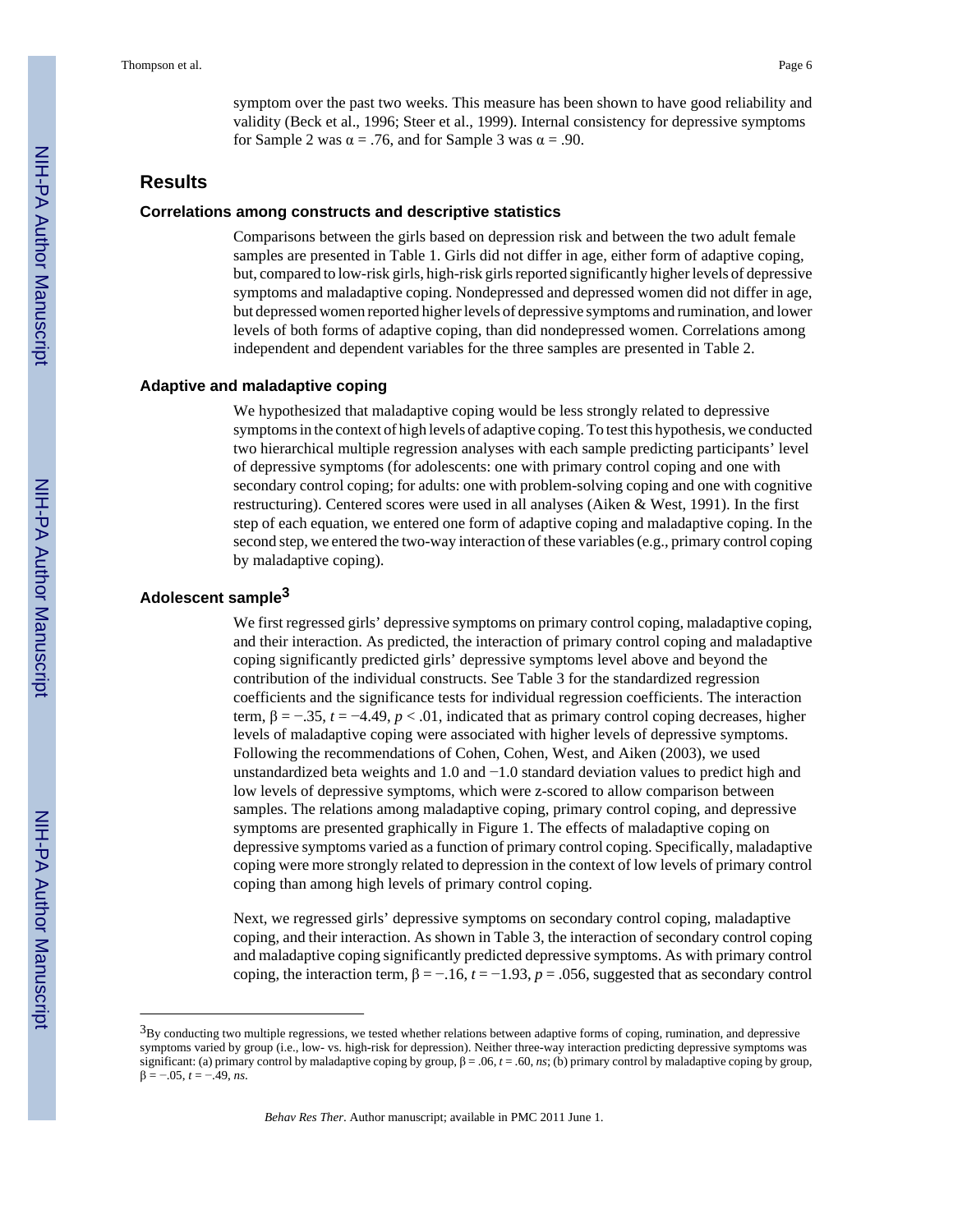coping decreases, higher levels of maladaptive coping are associated with higher levels of depressive symptoms (see Figure 1 for a graphical representation of these relations), although the significance of the interaction term is only marginal. The effects of maladaptive coping on depressive symptoms varied as a function of secondary control coping, with maladaptive coping being more strongly associated with depressive symptoms in the context of low levels of secondary control coping than in the context of high levels of secondary control coping.

#### **Nondepressed adult sample**

Next, we examined the relations among one type of maladaptive response to stress, rumination, forms of adaptive coping (i.e., problem-solving coping and cognitive restructuring), and women's depressive symptoms. As we did for the adolescent sample above, we regressed depressive symptoms on (a) problem-solving coping, rumination, and their interaction; and (b) cognitive restructuring, rumination, and their interaction. As shown in Table 4, the interaction term explained significant variance above and beyond the individual terms for problem-solving coping. For cognitive restructuring, the interaction term was marginally significant. Again, we used unstandardized beta weights and 1.0 and −1.0 standard deviation values to predict high and low levels of depressive symptoms, which are presented in Figure 2. The effects of rumination on depressive symptoms varied as a function of women's level of adaptive coping. The relation between rumination and depressive symptoms was stronger when levels of adaptive coping (both problem-solving coping and cognitive restructuring) were low.

#### **Depressed adult sample**

Next, we examined the relations among rumination, forms of adaptive coping (i.e., problemsolving coping and cognitive restructuring), and depressive symptoms in the sample of depressed women. As we did for the nondepressed adult sample, we regressed depressive symptoms on (a) problem-solving coping, rumination, and their interaction; and (b) cognitive restructuring, rumination, and their interaction. As shown in Table 5, neither interaction term explained variance above and beyond the individual effects of each variable. Instead, both analyses yielded main effects for rumination, with higher levels of rumination associated with higher levels of depressive symptoms. The main effect for problem-solving coping was marginally significant, and the main effect for cognitive restructuring was significant, with problem-solving coping and cognitive restructuring inversely related to depressive symptoms. Again, we used unstandardized beta weights and 1.0 and −1.0 standard deviation values to predict high and low levels of depressive symptoms, which are presented in Figure 3.

## **Discussion**

In this study we examined whether adaptive coping in the presence of maladaptive coping was associated with lower levels of depressive symptoms in three distinct samples of participants: nondepressed adolescent girls, nondepressed women, and depressed women. Our central hypothesis was supported in both nondepressed samples: the associations between depressive symptoms and maladaptive coping (adolescent sample) / rumination (adult sample) depended on the level of adaptive coping, such that the relation between maladaptive coping / rumination and depression was stronger when levels of adaptive coping were low. This pattern was evident for both forms of adaptive coping in both the nondepressed adolescents and the nondepressed adults. High levels of adaptive coping appeared to act as a protective factor in the presence of maladaptive coping such as rumination.

Our results indicate that adaptive coping is important for nondepressed adolescent girls, independent of familial risk for depression, extending work by Hampel and Petermann (2005), who compared levels of coping in children and adolescents. Although children and adolescents in that study did not differ in their use of the form of coping that was most reflective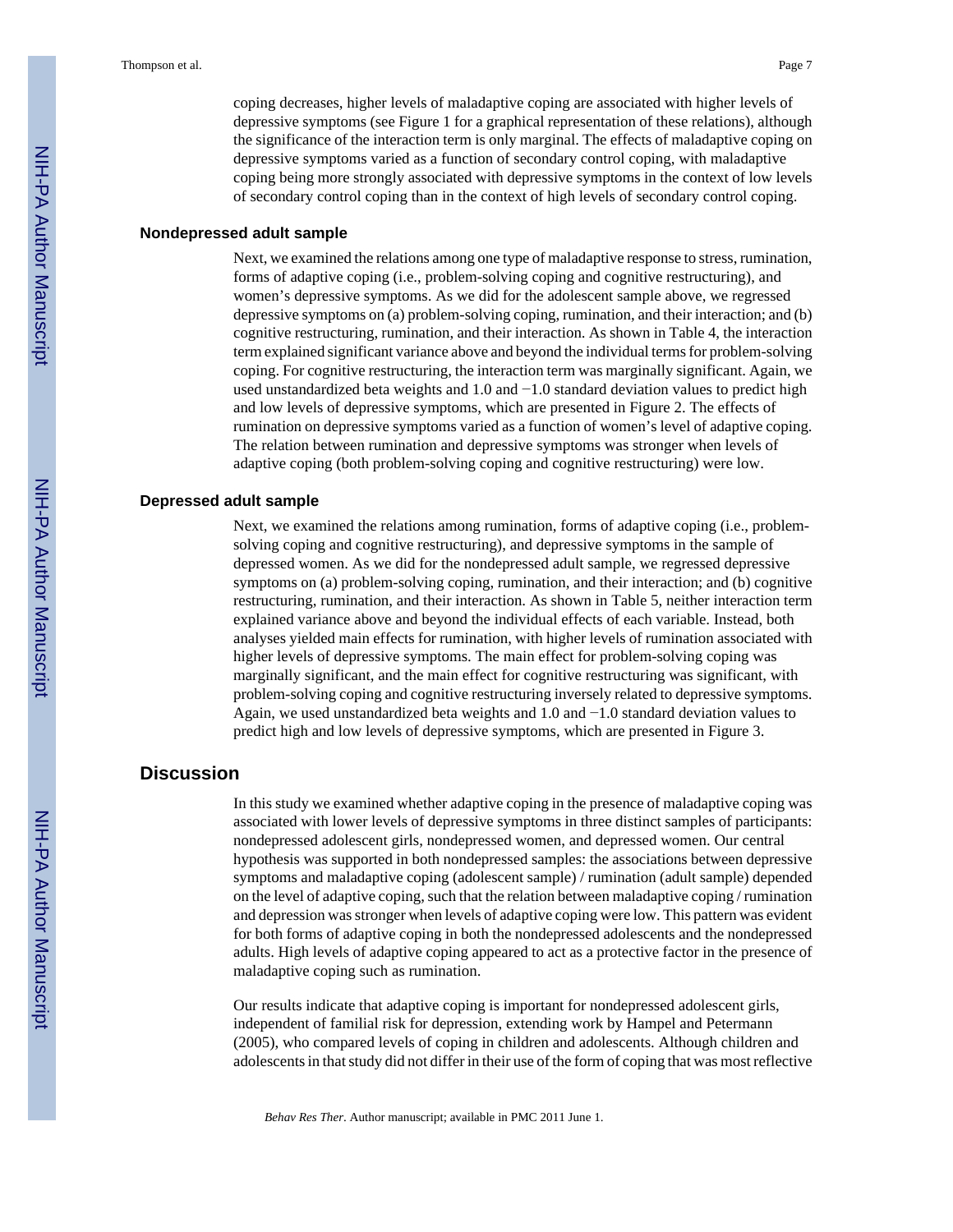of primary control coping (i.e., situational control), adolescents reported higher levels of rumination than did children. The present investigation demonstrates that in both adolescents and adults, adaptive coping functions to reduce depressive symptoms in the presence of such maladaptive coping as rumination.

Previous findings concerning the associations between psychological distress and adaptive forms of coping across adolescent and adult studies have been mixed. Similar to our findings with our adolescent sample, other investigators have not obtained a significant relation between psychological distress and either primary control (Jaser et al., 2007; Langrock, Compas, Keller, Merchant, & Copeland, 2002; Silk, Steinberg, & Morris, 2003) or secondary control (Silk et al., 2003; Connor-Smith & Compas, 2004). Thus, these forms of generally adaptive coping may be related to depressive symptoms only in the context of higher levels of rumination, as we found in the adolescent sample. And similar to our findings in the adult samples, problemsolving coping is not always associated with decreased psychological distress in the adult literature (Skinner et al., 2003). Other researchers, however, have reported a significant relation between primary control and psychological distress (e.g., Connor-Smith & Compas, 2002; Connor-Smith et al., 2000) as well as between secondary control and psychological distress, as we found in the depressed adults (e.g., Connor-Smith & Compas, 2002; Langrock et al., 2002). It is clear, therefore, that much more work needs to be done to elucidate the nature of the relations among adaptive and maladaptive coping and psychological distress.

The present finding that adaptive coping appears to interact with rumination and maladaptive coping is relevant to Nolen-Hoeksema's response styles theory (e.g., Nolen-Hoeksema, 1991; Nolen-Hoeksema et al., 2008). One of the mechanisms through which Nolen-Hoeksema theorized that rumination exacerbated depression was by interfering with effective problemsolving; indeed, Morrow and Nolen-Hoeksema (1990) and Watkins and Baracaia (2002) provided empirical support for this formulation. The results of the present study complement these findings by indicating that in the presence of adaptive forms of coping, the relation between rumination and depressive symptoms is weakened for individuals without diagnosable MDD. As noted earlier, rumination has been found to be a relatively stable trait; thus, identifying mechanisms that reduce the expression of this trait is a promising step toward decreasing risk of depression. To test the direction of causality, however, future research will have to use an experimental or longitudinal design, perhaps utilizing experience sampling methodologies, which would also minimize biases inherent with retrospective reports of adaptive coping (e.g., Stone et al., 1999).

The central hypothesis of this study was supported in two samples of nondepressed females. In both nondepressed samples, findings were stronger when examining the form of adaptive coping that included problem-solving than for the form that included cognitive restructuring. The strength of the two interactions of adaptive coping and rumination were more similar in the nondepressed adults then they were in the nondepressed adolescents. Generalizability of the findings may be limited because of the relatively small size of the nondepressed adult sample.

In contrast with the results from the two nondepressed samples, our central hypothesis was not supported in our sample of depressed women. Instead, for depressed women, higher levels of both forms of adaptive coping were associated with lower levels of depressive symptoms, and higher levels of rumination were associated with higher levels of depressive symptoms. Future research is needed to examine why, for depressed women, the relation between adaptive forms of coping and depressive symptoms were not contingent on rumination, and why the relation between rumination and depressive symptoms were not contingent on adaptive forms of coping.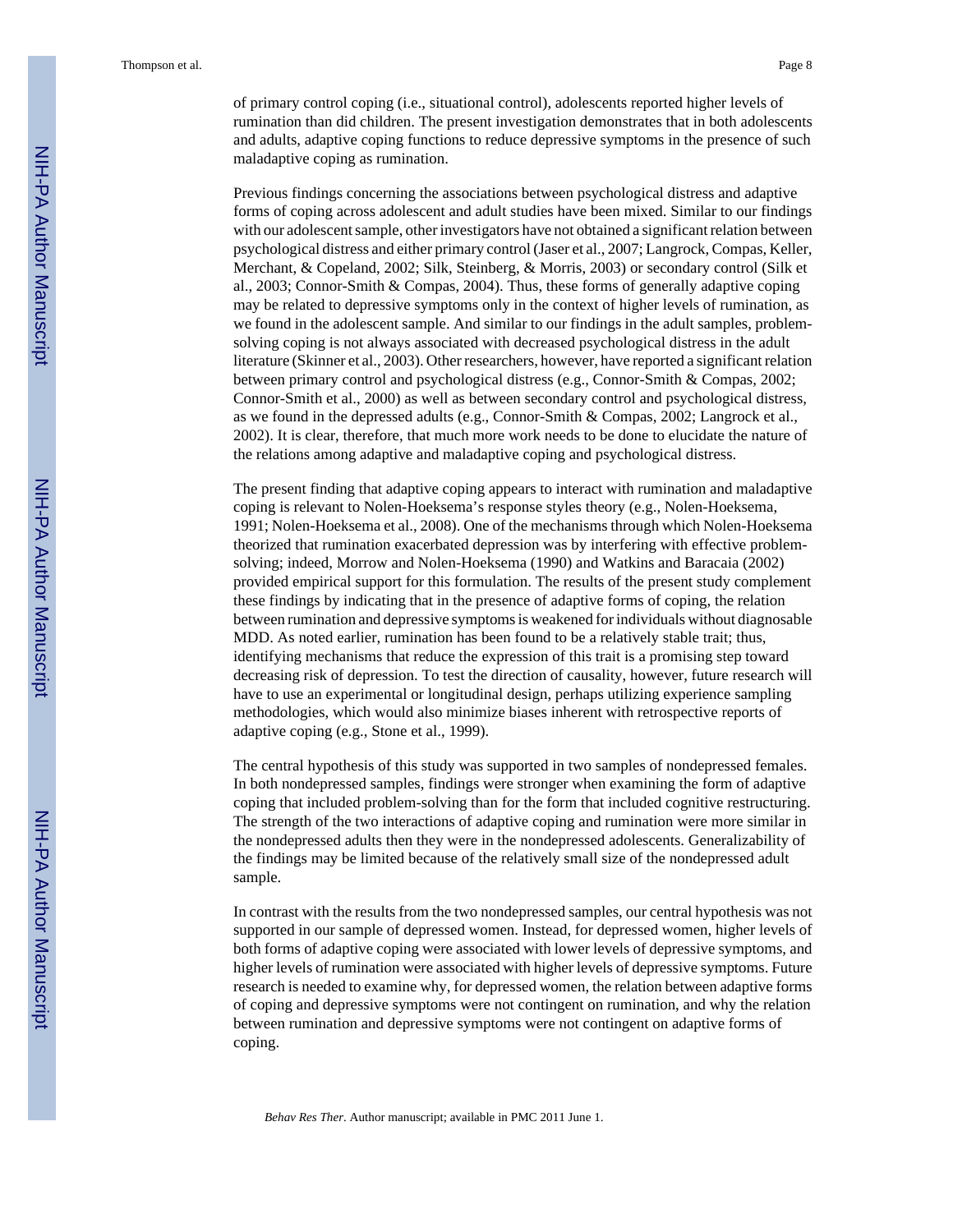Thompson et al. Page 9

Although not examined specifically in this paper, it is possible that the differences we obtained between depressed and nondepressed participants are due to the strength or the temporal nature of coping. For example, individuals without MDD may realize that they are ruminating and switch to a more adaptive form of coping. This switch may be sufficient to improve their mental state and keep them from exacerbating their negative affect. In contrast, when depressed individuals ruminate, it is likely that they have difficulty engaging more adaptive forms of coping, either because the intensity of their rumination is stronger than it is in nondepressed persons, or because they have fewer adaptive coping resources. In fact, investigators have found that depressed individuals cannot easily inhibit negative thoughts and remove negative material from working memory (e.g., Joormann & Gotlib, 2008; Joormann et al., in press), making it difficult for them to disengage with rumination and cope more adaptively.

Other aspects of this study also warrant attention. First, whereas we examined a broad range of maladaptive coping in the adolescent sample, we assessed a specific form of maladaptive stress response, rumination, in the adult samples. Although findings in both nondepressed samples were similar regardless of the specificity of our measure of maladaptive coping, future research should examine whether the results replicate when examining other forms of maladaptive coping (e.g., emotional numbing, escape) in adult samples. Second, as we noted earlier, although some researchers (e.g., Connor-Smith et al., 2000; Hartlage, Alloy, Vázquez & Dykman, 1993) have conceptualized such maladaptive coping as rumination as 'involuntary,' other investigators have ignored the degree to which coping might be involuntary or automatic (e.g., Carver et al., 1989). Consequently, the automaticity of adaptive and maladaptive coping remains an empirical question. Third, because we assessed only females in this study; we do not know, therefore, whether these results generalize to boys and/or men. This is a particularly important question because investigators have documented gender differences in coping (e.g., Kelly, Tyrka, Price, & Carpenter, 2008; Matud, 2004) and rumination (e.g., Nolen-Hoeksema, Larson, & Grayson, 1999). It remains for future research, therefore, to examine the nature of the association between adaptive coping and rumination in males. Finally, although investigators have distinguished between two factors of rumination, brooding and reflective pondering (e.g., Treynor et al., 2003), we found that these two factors interacted similarly with adaptive coping to predict depressive symptoms. It will be important in future studies to examine whether these two rumination factors are more strongly distinguishable in predicting other forms of psychopathology.

In sum, the present study builds on and expands both theoretical and empirical work examining adaptive coping, maladaptive coping, and depression. The findings of this study highlight how rumination and coping are differentially related to each other depending on individuals' current depressive state, and how this pattern appears to be stable from adolescence to adulthood. Indeed, lower levels of maladaptive coping, in combination with higher levels of adaptive coping, may explain the resilience of our nondepressed participants.

## **Acknowledgments**

The authors thank Hannah Burley, Sarah Victor, and Yamanda Wright for their help with this study. This research was supported by NIMH grants MH74849 and MH59259 to IHG and NIMH grant MH60655 to JJ.

#### **References**

- Abela JRZ, Aydin CM, Auerbach RP. Responses to depression in children: Reconceptualizing the relation among response styles. Journal of Abnormal Child Psychology 2007;35:913–927. doi:10.1007/ s10802-007-9143-2. [PubMed: 17549619]
- Aiken, LS.; West, SG. Multiple regressions: Testing and interpreting interactions. Sage Publications, Inc.; Thousand Oaks, CA: 1991.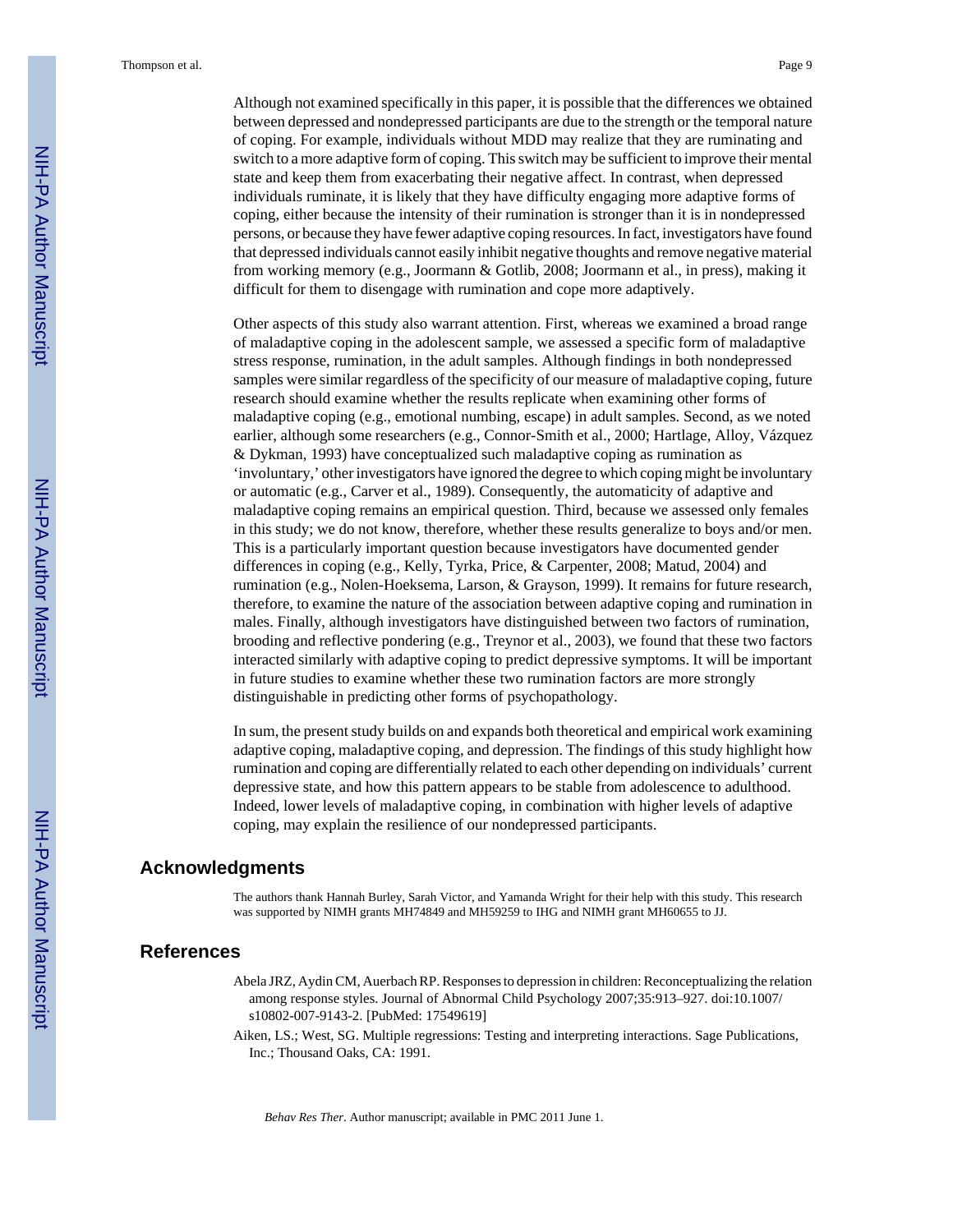- Bagby RM, Rector NA, Bacchiochi JR, McBride C. The stability of the Response Styles Questionnaire Rumination Scale in a sample of patients with major depression. Cognitive Therapy and Research 2004;28:527–538. doi:10.1023/B:COTR.0000045562.17228.29.
- Beck, AT.; Steer, RA.; Brown, GK. Manual for the Beck Depression Inventory-II. Psychological Corporation; San Antonio, TX: 1996.
- Brown, GQ.; Harris, TO. Life events and illness. Guilford Press; New York, NY: 1989.
- Carver CS, Scheier MF, Weintraub JK. Assessing coping strategies: A theoretically based approach. Journal of Personality and Social Psychology 1989;56:267–283. doi:10.1037/0022-3514.56.2.267. [PubMed: 2926629]
- Cohen, J.; Cohen, P.; West, SG.; Aiken, LS. Applied multiple regression/correlation analysis for the behavioral sciences. 3rd ed. Lawrence Erlbaum Associates; Mahwah, NJ: 2003.
- Connor-Smith JK, Compas BE. Vulnerability to social stress: Coping as a mediator or moderator of sociotropy and symptoms of anxiety and depression. Cognitive Therapy and Research 2002;26:39– 55. doi:10.1023/A:1013889504101.
- Connor-Smith JK, Compas BE. Coping as a moderator of relations between reactivity to interpersonal stress, health status, and internalizing problems. Cognitive Therapy and Research 2004;28:347–368. doi:10.1023/B:COTR.0000031806.25021.d5.
- Connor-Smith JK, Compas BE, Wadsworth ME, Thomsen AH, Saltzman H. Responses to stress in adolescence: Measurement of coping and involuntary stress responses. Journal of Consulting and Clinical Psychology 2000;68:976–992. doi:10.1037/0022-006X.68.6.976. [PubMed: 11142550]
- D'Zurilla, TD.; Nezu, AM. Problem-solving therapy: A positive approach to clinical intervention. 3rd ed. Springer Publishing Co.; New York, NY: 2006.
- Eisenberg, N.; Fabes, RA.; Guthrie, IK. Coping with stress: The roles of regulation and development. In: Wolchik, SA.; Sandler, IN., editors. Handbook of children's coping: Linking theory and intervention. Plenum Press; New York, NY: 1997. p. 41-70.
- Endler NS, Parker JD. Multidimensional assessment of coping: A critical evaluation. Journal of Personality and Social Psychology 1990;58:844–854. doi:10.1037/0022-3514.58.5.844. [PubMed: 2348372]
- Fabes RA, Eisenberg N. Regulatory control and adults' stress related responses to daily life events. Journal of Personality and Social Psychology 1997;73:1107–1117. doi:10.1037/0022-3514.73.5.1107. [PubMed: 9364764]
- First, MB.; Spitzer, RL.; Gibbon, M.; Williams, JBW. The Structured Clinical Interview for DSM-IV-TR Axis I disorders. NY State Psychiatric Institute, Biometrics Research; New York: 2001.
- Hampel P, Petermann F. Age and gender effects on coping in children and adolescents. Journal of Youth and Adolescence 2005;34:73–83. doi:10.1007/s10964-005-3207-9.
- Hartlage S, Alloy LB, Vázquez C, Dykman B. Automatic and effortful processing in depression. Psychological Bulletin 1993;113:247–278. doi:10.1037/0033-2909.113.2.247. [PubMed: 8451334]
- Hong RY. Worry and rumination: Differential associations with anxious and depressive symptoms and coping behavior. Behaviour Research and Therapy 2007;45:277–290. doi:10.1016/j.brat. 2006.03.006. [PubMed: 16635479]
- Jaser SS, Langrock AM, Keller G, Merchant MJ, Benson MA, Reeslund K, et al. Coping with the stress of parental depression II: Adolescent and parent reports of coping and adjustment. Journal of Clinical Child and Adolescent Psychology 2005;34:193–205. doi:10.1207/s15374424jccp3401\_18. [PubMed: 15677293]
- Jaser SS, Champion JE, Reeslund KL, Keller G, Merchant MJ, Benson M, Compas BE. Cross-situational coping with peer and family stressors in adolescent offspring of depressed parents. Journal of Adolescence 2007;30:917–932. doi:10.1016/j.adolescence.2006.11.010. [PubMed: 17241658]
- Joormann J, Dkane M, Gotlib IH. Adaptive and maladaptive components of rumination? Diagnostic specificity and relation to depressive biases. Behavior Therapy 2006;37:269–280. doi:10.1016/j.beth. 2006.01.002. [PubMed: 16942978]
- Joormann J, Gotlib IH. Updating the contents of working memory in depression: Interference from irrelevant negative material. Journal of Abnormal Psychology 2008;117:182–192. doi: 10.1037/0021-843X.117.1.182. [PubMed: 18266496]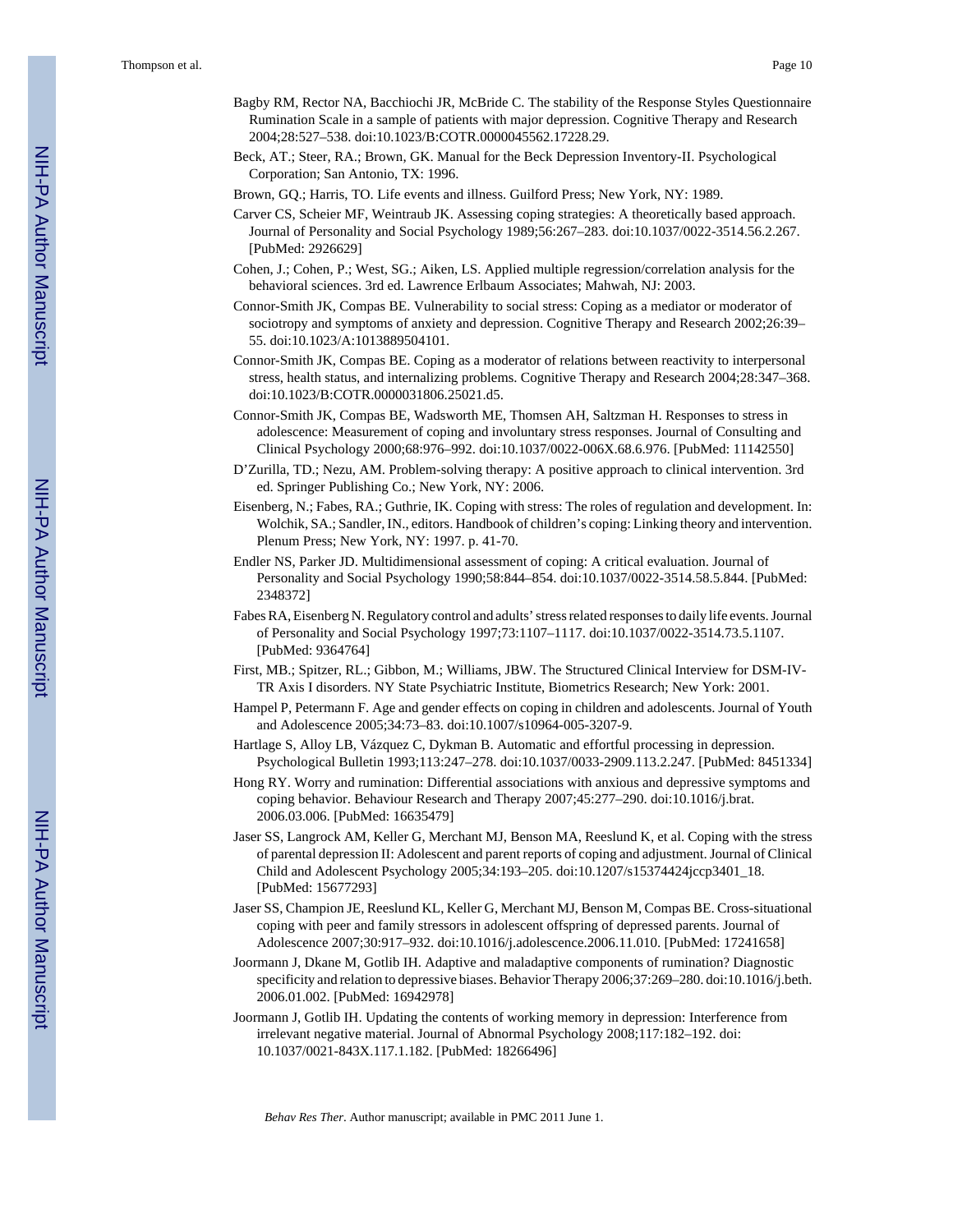- Joormann J, Nee DE, Berman MG, Jonides J, Gotlib IH. Interference resolution in major depression. Cognitive, Affective, and Behavioral Neuroscience. (in press).
- Joormann J, Talbot L, Gotlib IH. Biased processing of emotional information in girls at risk for depression. Journal of Abnormal Psychology 2007;116:135–143. doi:10.1037/0021-843X. 116.1.135. [PubMed: 17324024]
- Kasch KL, Klein DN, Lara ME. A construct validation study of the Response Style Questionnaire Rumination scale in participants with a recent-onset major depressive episode. Psychological Assessment 2001;13:375–383. doi:10.1037/1040-3590.13.3.375. [PubMed: 11556274]
- Kaufman J, Birmaher B, Brent DA, Ryan ND, Rao U. K-SADS-PL. Journal of the American Academy of Child and Adolescent Psychiatry 2000;39:980–988. doi:10.1097/00004583-200010000-00002.
- Kelly MM, Tyrka AR, Price LH, Carpenter LL. Sex differences in the use of coping strategies: Predictors of anxiety and depressive symptoms. Depression and Anxiety 2008;25:839–846. doi:10.1002/da. 20341. [PubMed: 17603810]
- Kovacs M. The Children's Depression Inventory (CDI). Psychopharmacology Bulletin 1985;21:995– 1124. [PubMed: 4089116]
- Kuehner C, Weber I. Responses to depression in unipolar depressed patients: An investigation of Nolen-Hoeksema's response style theory. Psychological Medicine 1999;29:1323–1333. doi:10.1017/ S0033291799001282. [PubMed: 10616938]
- Lazarus, RS.; Folkman, S. Stress, appraisal, and coping. Springer; New York, NY: 1984.
- Langrock AM, Compas BE, Keller G, Merchant MJ, Copeland ME. Coping with the stress of parental depression: Parents' reports of children's coping, emotional, and behavioral problems. Journal of Clinical Child and Adolescent Psychology 2002;31:312–324. doi:10.1207/ S15374424JCCP3103\_03. [PubMed: 12149969]
- Marcks BA, Woods DW. A comparison of thought suppression to an acceptance-based technique in the management of personal intrusive thoughts: A controlled evaluation. Behaviour Research and Therapy 2005;43:433–445. doi:10.1016/j.brat.2004.03.005. [PubMed: 15701355]
- Matud MP. Gender differences in stress and coping styles. Personality and Individual Differences 2004;37:1401–1415. doi:10.1016/j.paid.2004.01.010.
- Monroe, SM.; Slavich, GM.; Georgiades, K.; Handbook, of depression. The social environment and life stress in depression. 2nd ed. Gotlib, IH.; Hammen, CL., editors. Guilford Press; New York: 2009. p. 340-360.
- Morillo C, Belloch A, García-Soriano G. Clinical obsessions in obsessive-compulsive patients and obsession-relevant intrusive thoughts in non-clinical, depressed and anxious subjects: Where are the differences? Behaviour Research and Therapy 2007;45:1319–1333. doi:10.1016/j.brat.2006.11.005. [PubMed: 17208197]
- Morrow J, Nolen-Hoeksema S. Effects of responses to depression on the remediation of depressive affect. Journal of Personality and Social Psychology 1990;58:519–527. doi:10.1037/0022-3514.58.3.519. [PubMed: 2324941]
- Muñoz, RF. The depression prevention course. University of California; San Francisco: 1984/1998. Unpublished manuscript
- Nezu, AM.; Nezu, CM.; Perri, MG. Problem-solving therapy for depression. John Wiley & Sons, Inc.; New York, NY: 1998.
- Nolen-Hoeksema S. Responses to depression and their effects on the duration of depressive episodes. Journal of Abnormal Psychology 1991;100:569–582. doi:10.1037/0021-843X.100.4.569. [PubMed: 1757671]
- Nolen-Hoeksema S. The role of rumination in depressive disorders and mixed anxiety/depressive symptoms. Journal of Abnormal Psychology 2000;109:504–511. doi:10.1037/0021-843X. 109.3.504. [PubMed: 11016119]
- Nolen-Hoeksema S, Davis CG. "Thanks for sharing that": Ruminators and their social support networks. Journal of Personality and Social Psychology 1999;77:801–814. doi:10.1037/0022-3514.77.4.801. [PubMed: 10531672]
- Nolen-Hoeksema S, Harrell ZA. Rumination, depression, and alcohol use: Tests of gender differences. Journal of Cognitive Psychotherapy 2002;16:391–403. doi:10.1891/jcop.16.4.391.52526.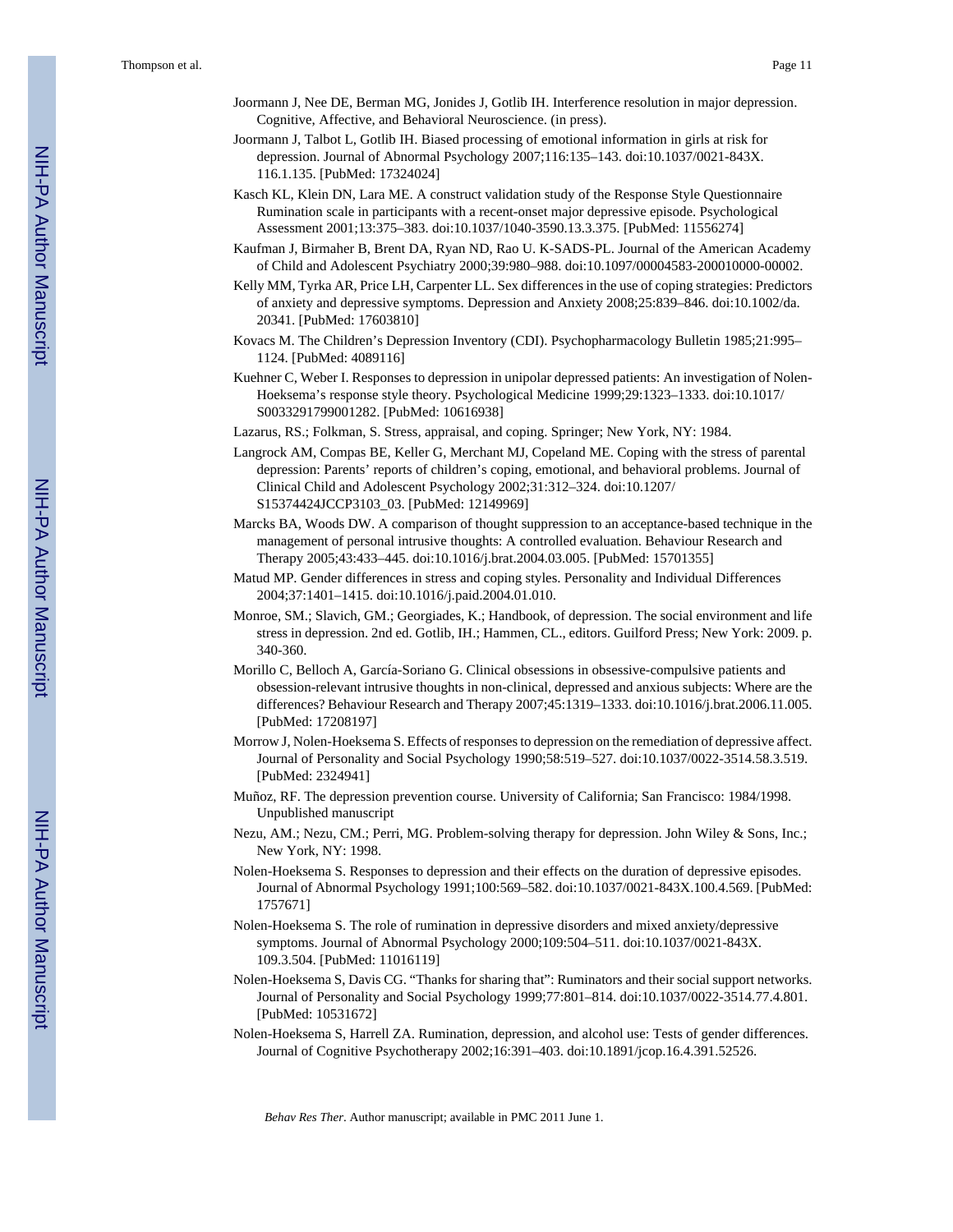- Nolen-Hoeksema S, Larson J, Grayson C. Explaining the gender differences in depressive symptoms. Journal of Personality and Social Psychology 1999;77:1061–1072. *doi:* 10.1037/0022-3514.77.5.1061. [PubMed: 10573880]
- Olson ML, Hugelshofer DS, Kwon P, Reff RC. Rumination and dysphoria: The buffering role of adaptive forms of humor. Personality and Individual Differences 2005;39:1419–1428. doi:10.1016/j.paid. 2005.05.006.
- Sarin S, Abela JRZ, Auerbach RP. The response styles theory of depression: A test of specificity and causal mediation. Cognition and Emotion 2005;19:751–761.
- Silk JS, Steinberg L, Morris AS. Adolescents' emotion regulation in daily life: Links to depressive symptoms and problem behavior. Child Development 2003;74:1869–1880. doi:10.1046/j. 1467-8624.2003.00643.x. [PubMed: 14669901]
- Skinner EA, Edge K, Altman J, Sherwood H. Searching for the structure of coping: A review and critique of category systems for classifying ways of coping. Psychological Bulletin 2003;129:216–269. doi: 10.1037/0033-2909.129.2.216. [PubMed: 12696840]
- Stanton AL, Kirk SB, Cameron CL, Danoff-Burg S. Coping through emotional approach: Scale construction and validation. Journal of Personality and Social Psychology 2000;78:1150–1169. doi: 10.1037/0022-3514.78.6.1150. [PubMed: 10870915]
- Steer RA, Ball R, Ranieri WF, Beck AT. Dimensions of the Beck Depression Inventory-II in clinically depressed outpatients. Journal of Clinical Psychology 1999;55:117–128. doi:10.1002/(SICI) 1097-4679(199901)55:1<117::AID-JCLP12>3.0.CO;2-A. [PubMed: 10100838]
- Stone AA, Schwartz JE, Neale JM, Shiffman S, Marco CA, Hickcox M, Paty J. A comparison of coping assessed by ecological momentary assessment and retrospective recall. Journal of Personality and Social Psychology 1999;74:1670–1680. doi:10.1037/0022-3514.74.6.1670. [PubMed: 9654765]
- Treynor W, Gonzalez R, Nolen-Hoeksema S. Rumination reconsidered: A psychometric analysis. Cognitive Therapy and Research 2003;27:247–259. doi:10.1023/A:1023910315561.
- Watkins E, Baracaia S. Rumination and social problem-solving in depression. Behaviour Research and Therapy 2002;40:1179–1189. doi:10.1016/S0005-7967(01)00098-5. [PubMed: 12375726]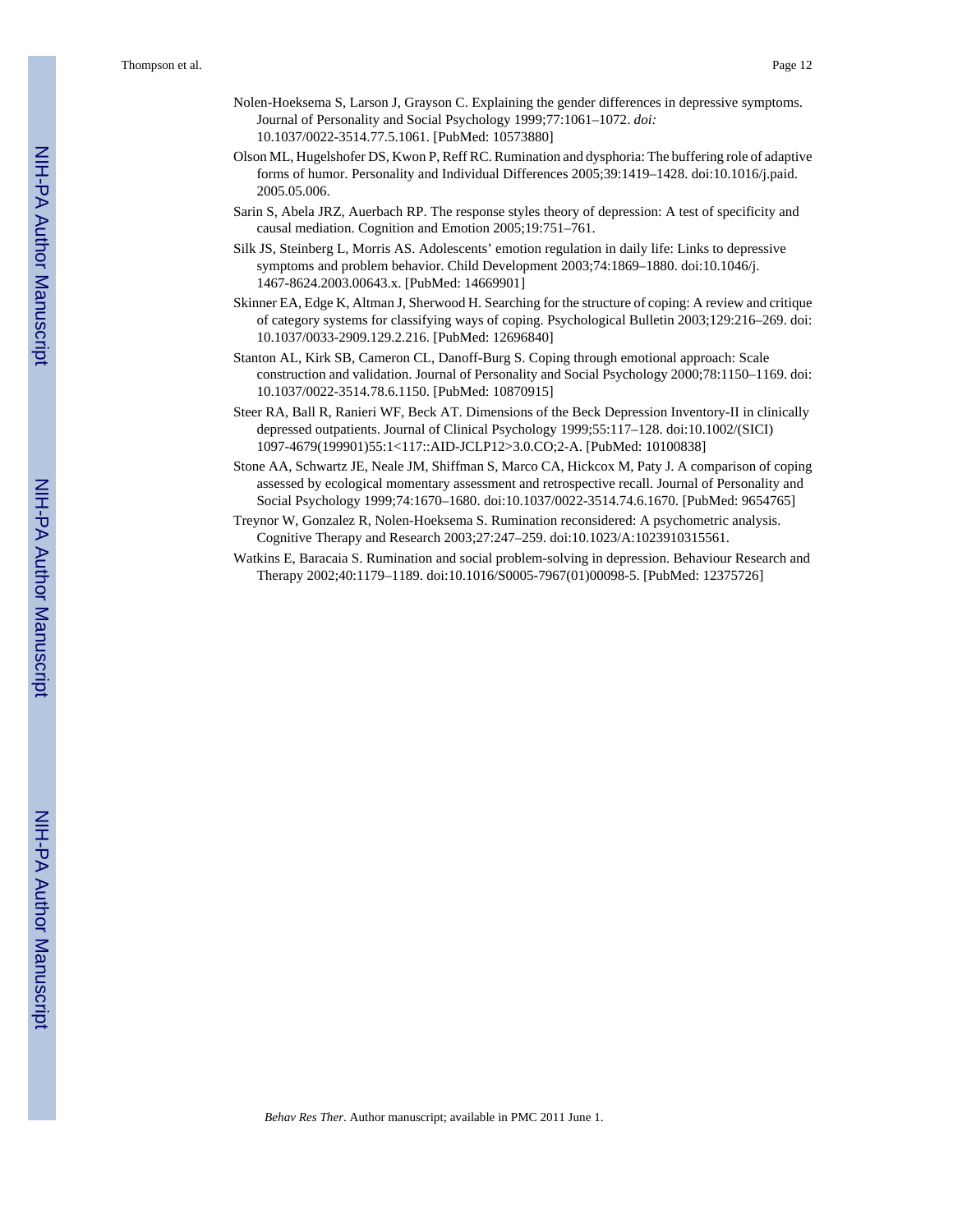Thompson et al. Page 13



#### **Figure 1.**

Adaptive coping by maladaptive coping predicting depressive symptoms in nondepressed adolescents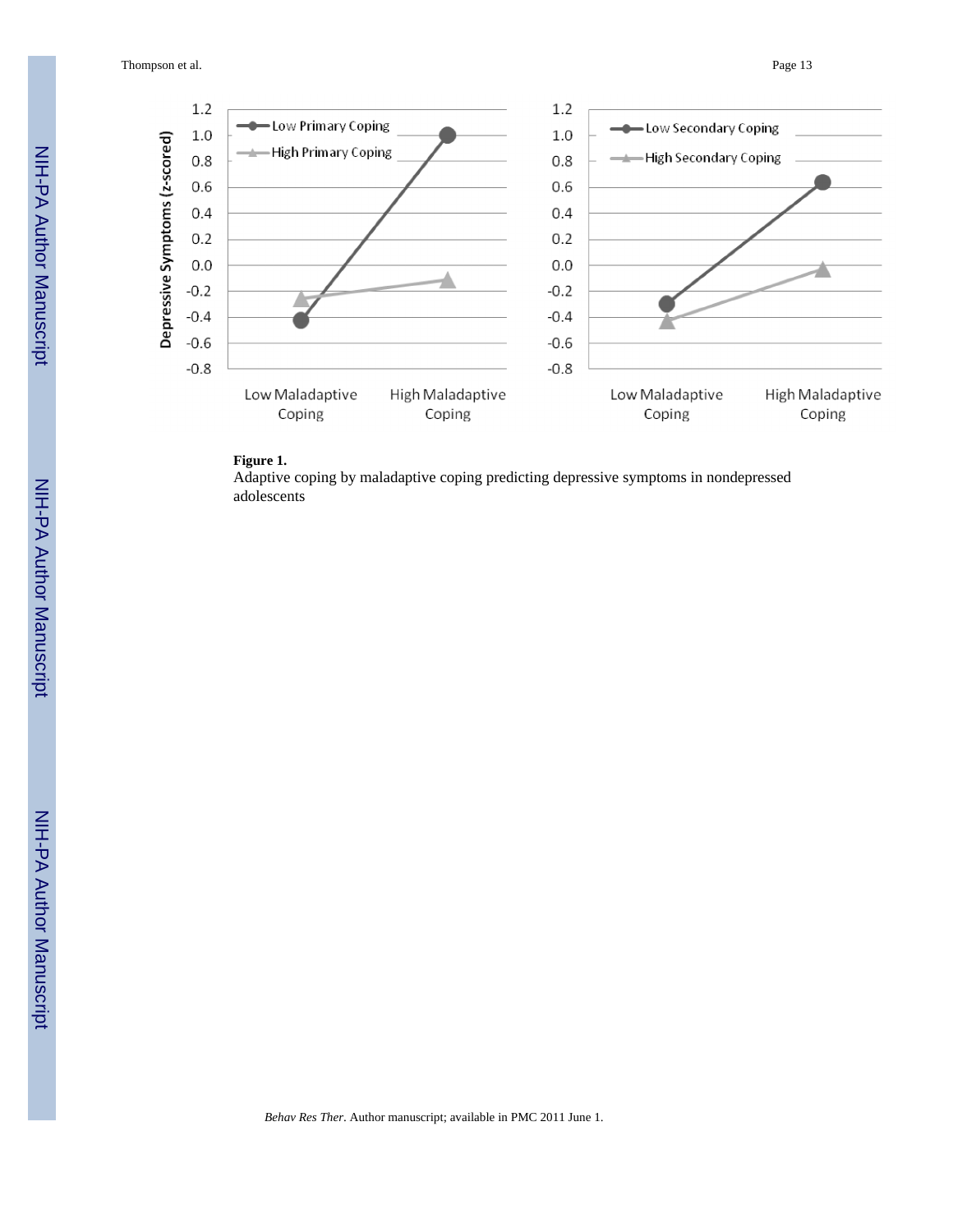Thompson et al. Page 14



### **Figure 2.**

Adaptive coping by rumination predicting depressive symptoms in nondepressed women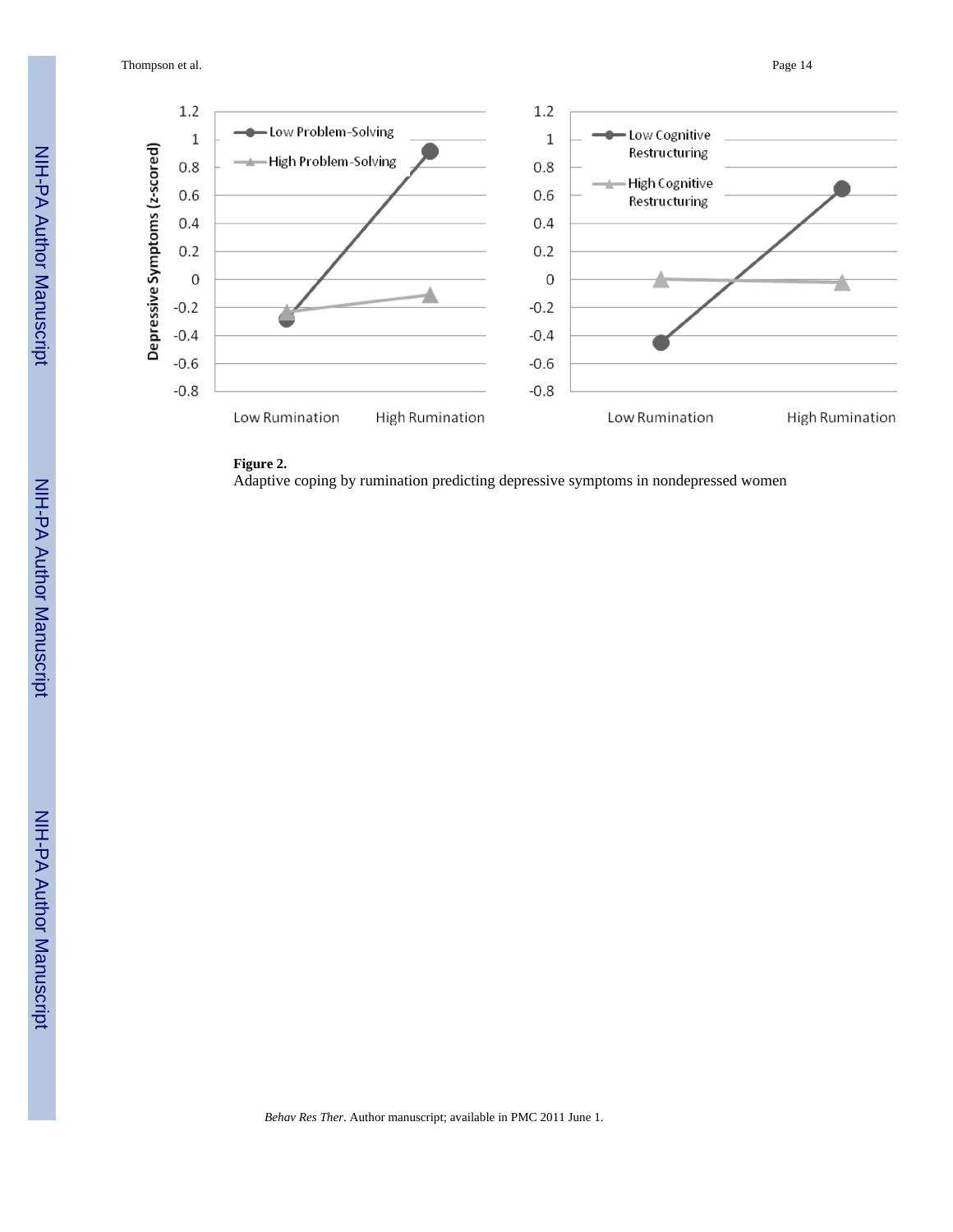Thompson et al. Page 15



**Figure 3.** Adaptive coping by rumination predicting depressive symptoms in depressed women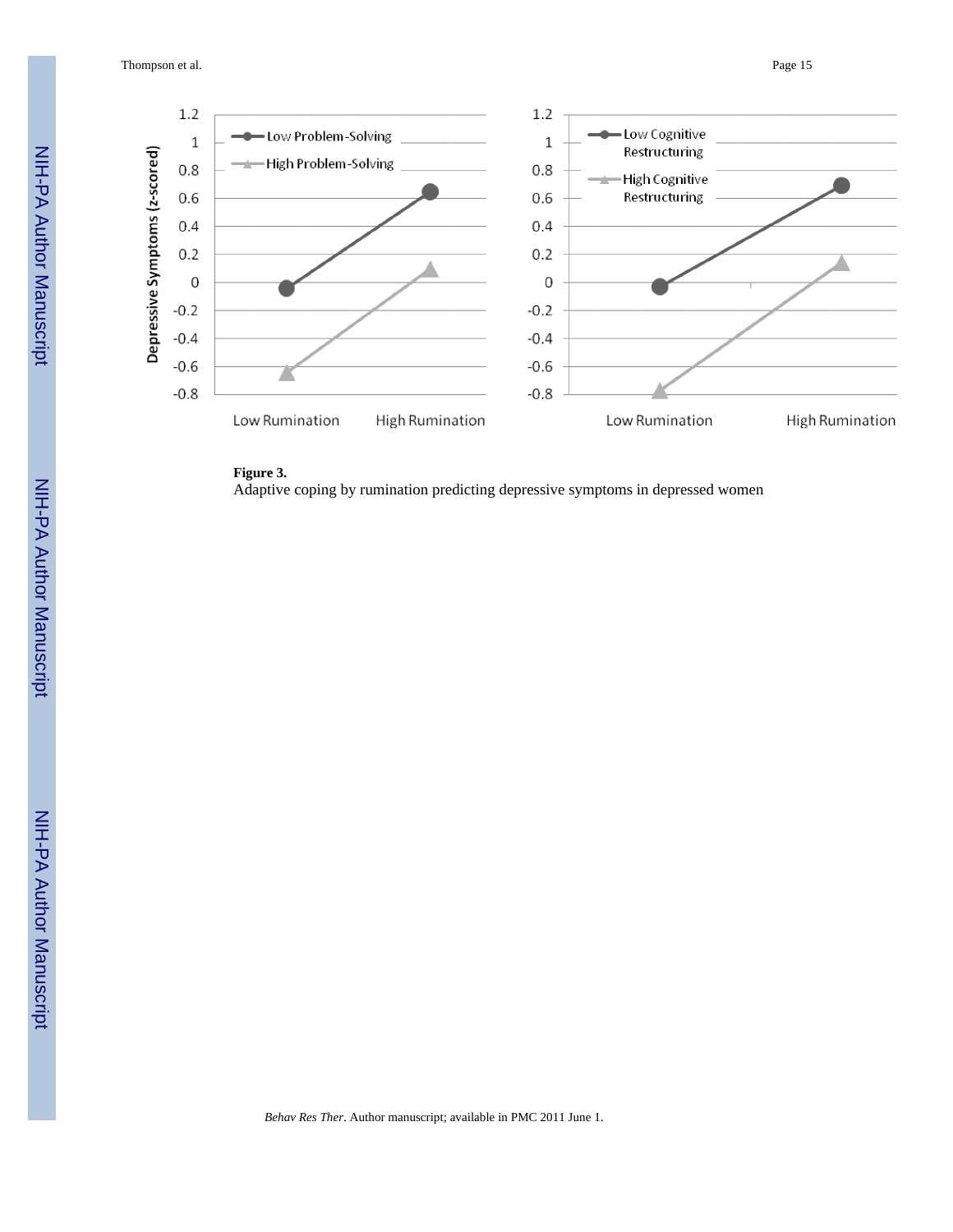## Group Differences in Included Variables

|                                              | <b>Low-Risk Girls</b><br>Mean (SD) | <b>High-Risk Girls</b><br>Mean (SD) | t-tests                  |
|----------------------------------------------|------------------------------------|-------------------------------------|--------------------------|
| Age                                          | 12.1(1.5)                          | 12.2(1.5)                           | $t(145) = .69, p > .10$  |
| Depressive Symptoms                          | 1.5(2.0)                           | 2.5(2.4)                            | $t(140) = 2.51, p < .05$ |
| Adaptive Coping <sup><math>a</math></sup>    |                                    |                                     |                          |
| Primary Control                              | 2.5(0.6)                           | 2.5(0.5)                            | $t(131)=0.50, p>10$      |
| Secondary Control                            | 2.4(0.5)                           | 2.3(0.5)                            | $t(131) = 0.88, p > .10$ |
| Maladaptive Coping <sup><math>a</math></sup> | 1.6(0.4)                           | 1.8(0.4)                            | $t(131) = 3.05, p < .01$ |

|                           | <b>Nondepressed</b><br>Women<br>Mean (SD) | <b>Depressed</b><br>Women<br>Mean (SD) | t-tests                   |
|---------------------------|-------------------------------------------|----------------------------------------|---------------------------|
| Age                       | 27.2(7.0)                                 | 27.7(6.6)                              | $t(78) = 0.33, p > .10$   |
| Depression                | 1.4(2.1)                                  | 33.1(9.2)                              | $t(78) = 21.6, p < .001$  |
| <b>Adaptive Coping</b>    |                                           |                                        |                           |
| Problem-Solving Coping    | 23.8(5.9)                                 | 18.8(5.8)                              | $t(78) = 3.79, p < .001$  |
| Cognitive Restructuring   | 23.6(4.8)                                 | 19.4(5.1)                              | $t(78) = 3.75, p < .001$  |
| <b>Maladaptive Coping</b> |                                           |                                        |                           |
| Rumination                | 15.7(4.1)                                 | 27.6(5.0)                              | $t(78) = 11.72, p < .001$ |

*a Note*. Mean scores of adaptive and maladaptive coping are presented to reflect the original metric (1 = *not at all*, 4 = *a lot*).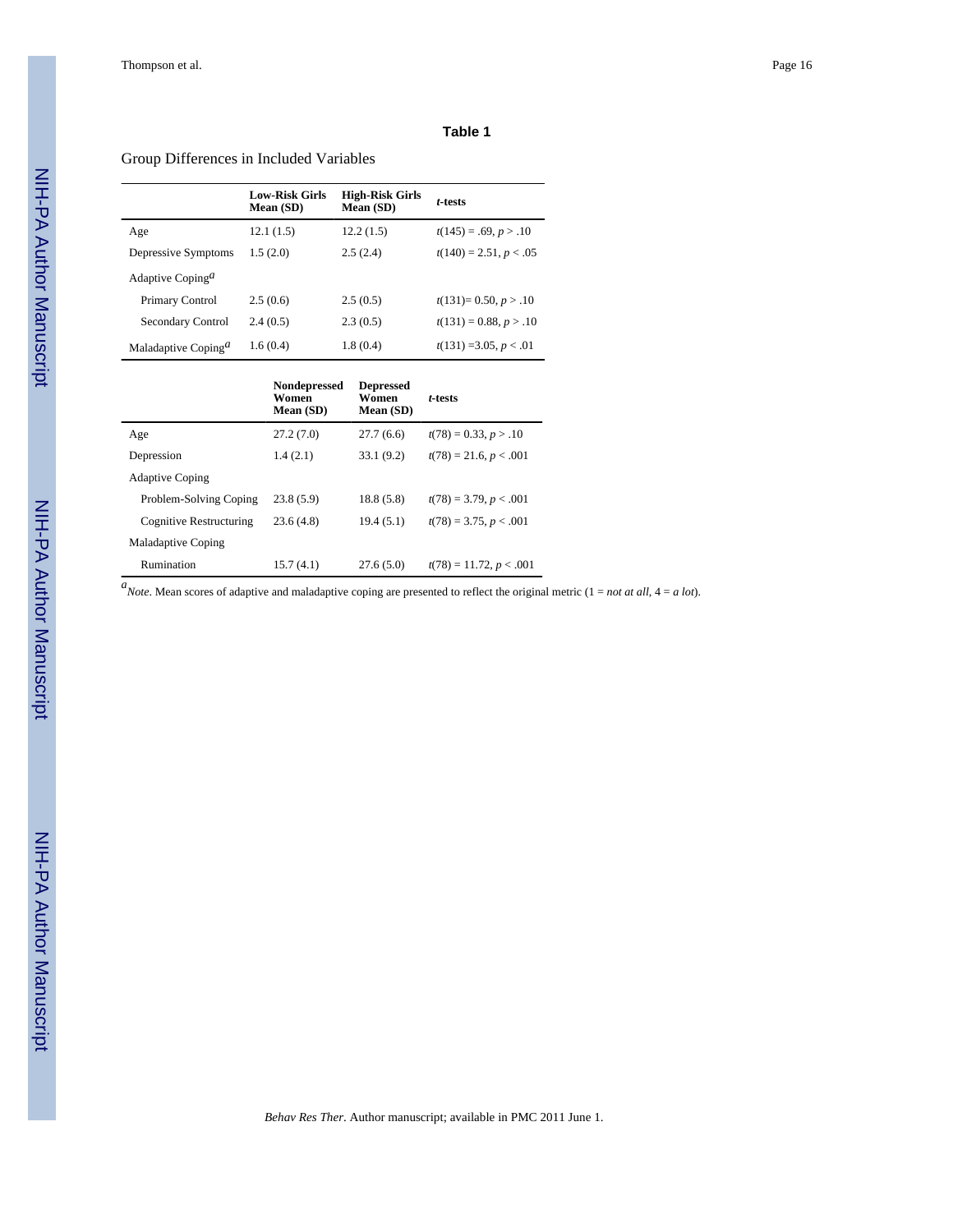Correlations among Variables for Each Sample Correlations among Variables for Each Sample

|                                                                                                                           |    | <b>Adolescent Girls</b><br>Nondepressed<br>$n = 149$ |                    |    | Nondepressed<br>Women<br>$n = 41$ |                   |                     | Depressed<br>Women<br>$n = 39$ |                    |
|---------------------------------------------------------------------------------------------------------------------------|----|------------------------------------------------------|--------------------|----|-----------------------------------|-------------------|---------------------|--------------------------------|--------------------|
|                                                                                                                           | 2a | 3a                                                   | $\frac{4}{3}$      | ลิ | B                                 | $\frac{4}{3}$     | $\overline{a}$      | B                              | $\frac{4}{3}$      |
| 1. Depression                                                                                                             |    | $-17^{\dagger}$                                      | $.35$ <sup>*</sup> |    | $-1.5 - 0.06$                     | $\overline{31}^*$ | $-.35$ <sup>*</sup> | $-31^{7}$                      | $41$ <sup>**</sup> |
| Adaptive Coping                                                                                                           |    |                                                      |                    |    |                                   |                   |                     |                                |                    |
| 2a. Primary Control                                                                                                       |    | $44*$                                                | $33^{**}$          |    |                                   |                   |                     |                                |                    |
| 2b. Problem-Solving                                                                                                       |    |                                                      |                    |    | $75***$                           | $.28^{7}$         |                     | $50^{***}$                     | $-17$              |
| 3a. Secondary Control                                                                                                     |    |                                                      | S.                 |    |                                   |                   |                     |                                |                    |
| 3b. Cognitive Restructure                                                                                                 |    |                                                      |                    |    |                                   | $\overline{11}$   |                     |                                | $\ddot{S}$         |
| Maladaptive Coping                                                                                                        |    |                                                      |                    |    |                                   |                   |                     |                                |                    |
| 4a. Maladaptive Coping                                                                                                    |    |                                                      |                    |    |                                   |                   |                     |                                |                    |
| 4b. Rumination                                                                                                            |    |                                                      |                    |    |                                   | ı                 |                     |                                | ı                  |
| Note. The letter 'a' indicates child measures (i.e., 1a, 2a, 3a); the letter 'b' indicates adult measures (i.e., 1b, 2b). |    |                                                      |                    |    |                                   |                   |                     |                                |                    |
| $\frac{t}{p}$ < .10                                                                                                       |    |                                                      |                    |    |                                   |                   |                     |                                |                    |
| $p<.05$<br>×                                                                                                              |    |                                                      |                    |    |                                   |                   |                     |                                |                    |
| $p<.01$<br>$*$                                                                                                            |    |                                                      |                    |    |                                   |                   |                     |                                |                    |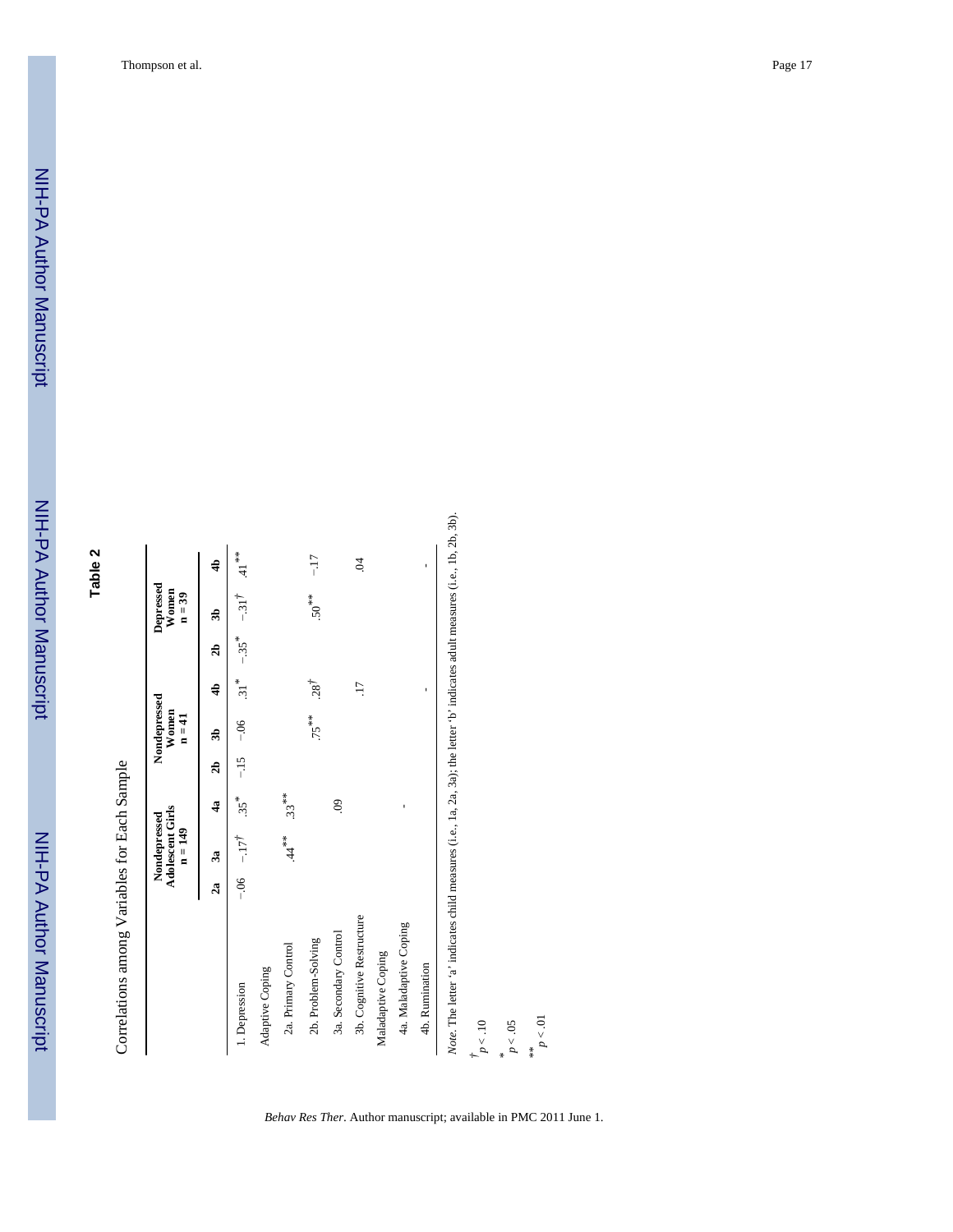Hierarchical Linear Regressions Predicting Depressive Symptoms in the Sample 1: Nondepressed Adolescent  $(n = 149)$ 

| Coping / Step & predictor<br>variables | <b>Primary Control</b><br>Coping                   | <b>Secondary Control</b><br>Coping        |
|----------------------------------------|----------------------------------------------------|-------------------------------------------|
|                                        | $F\Delta(2,127)=10.76$ , $R^2=.15***$              | $FA(2,127)=11.54, R^2=.15***$             |
| <b>Adaptive Coping</b>                 | $\beta = -17$ , $t = -1.97^{\circ}$                | $\beta = -.19$ , $t = -2.30$ <sup>*</sup> |
| <b>Maladaptive Coping</b>              | $\beta = .39, t = 4.59$ <sup>**</sup>              | $\beta = 36$ , $t = 4.34$ <sup>*</sup>    |
| $\mathcal{D}_{\mathcal{L}}$            | $FA(1,126)=20.16$ , $\Delta R^2=.12$ <sup>**</sup> | $FA(1,126)=3.71, \Delta R^2=.02^T$        |
| <b>Adaptive Coping by</b>              | $\beta = -35$ , $t = -4.49$ <sup>**</sup>          | $\beta = -16$ , $t = -1.93^{\dagger}$     |
| Maladaptive Coping                     |                                                    |                                           |

 $\dot{r}$ <sub>*p* = 056</sub>

*\* p* < .05

*\*\* p* < .01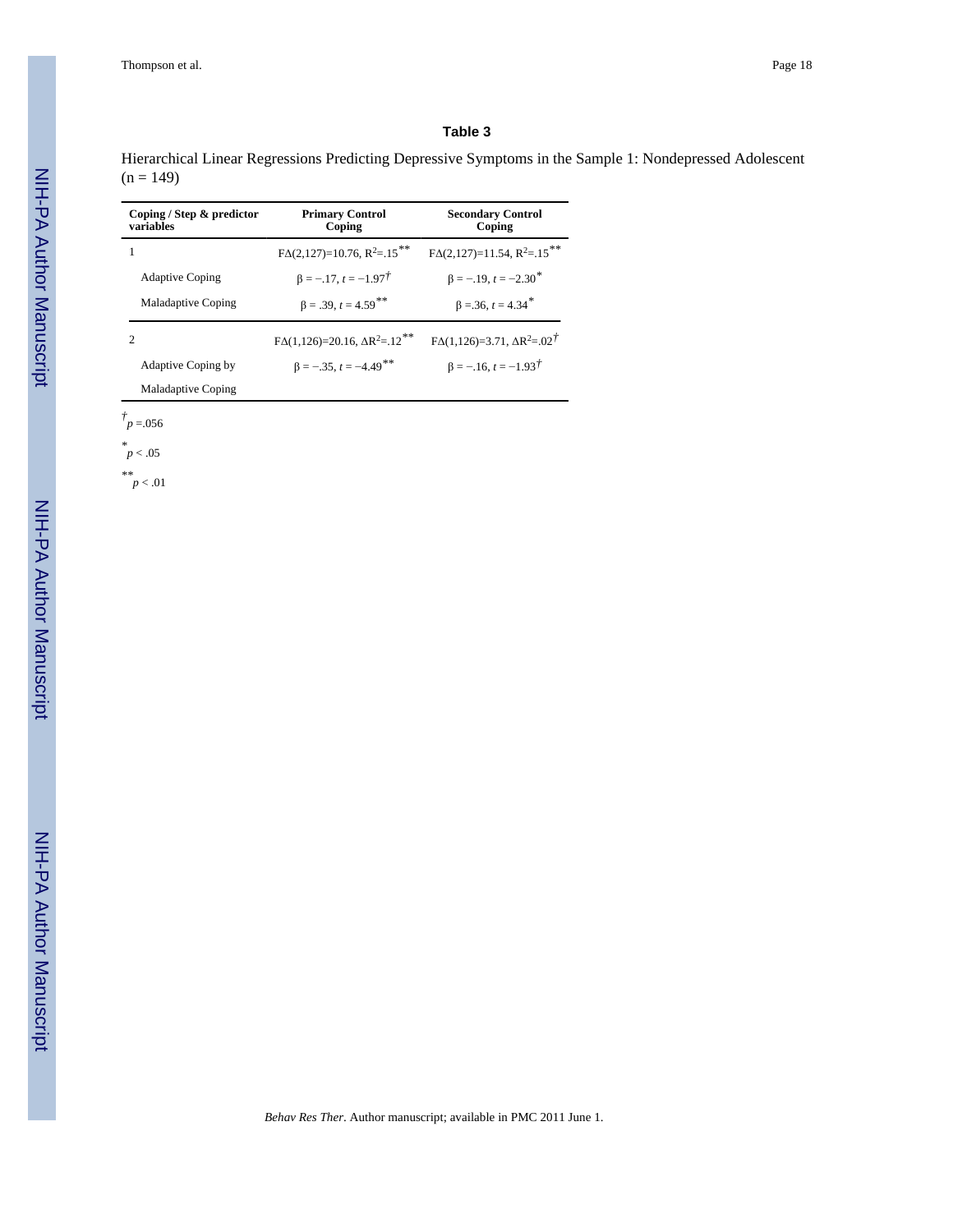Hierarchical Linear Regressions Predicting Depressive Symptoms in Sample 2: Nondepressed Adults (n=41)

| Coping / Step $\&$ predictor<br>variables | <b>Problem-Solving</b><br>Coping              | Cognitive<br>Restructuring                             |
|-------------------------------------------|-----------------------------------------------|--------------------------------------------------------|
|                                           | $FA(2,38) = 3.58$ , $R^2 = .16^*$             | $FA(2,38) = 2.07$ , $R^2 = .10$                        |
| <b>Adaptive Coping</b>                    | $\beta = -.26, t = -1.65$                     | $\beta = .004, t = .03$                                |
| Maladaptive Coping                        | $\beta = .39, t = 2.49$ <sup>*</sup>          | $\beta = .31, t = 2.00^{\dagger}$                      |
| 2                                         | $F\Delta(1.37) = 4.18$ , $\Delta R^2 = .09^*$ | $F\Delta(1, 37) = 2.98$ , $\Delta R^2 = .07^{\dagger}$ |
| Adaptive Coping by                        | $\beta = -.30, t = -2.04$ <sup>*</sup>        | $\beta = -.27, t = -1.73^{\dagger}$                    |
| Maladaptive Coping                        |                                               |                                                        |

*† p* < .10

*\* p* < .05

*\*\* p* < .01

NIH-PA Author Manuscript

NIH-PA Author Manuscript

NIH-PA Author Manuscript

NIH-PA Author Manuscript